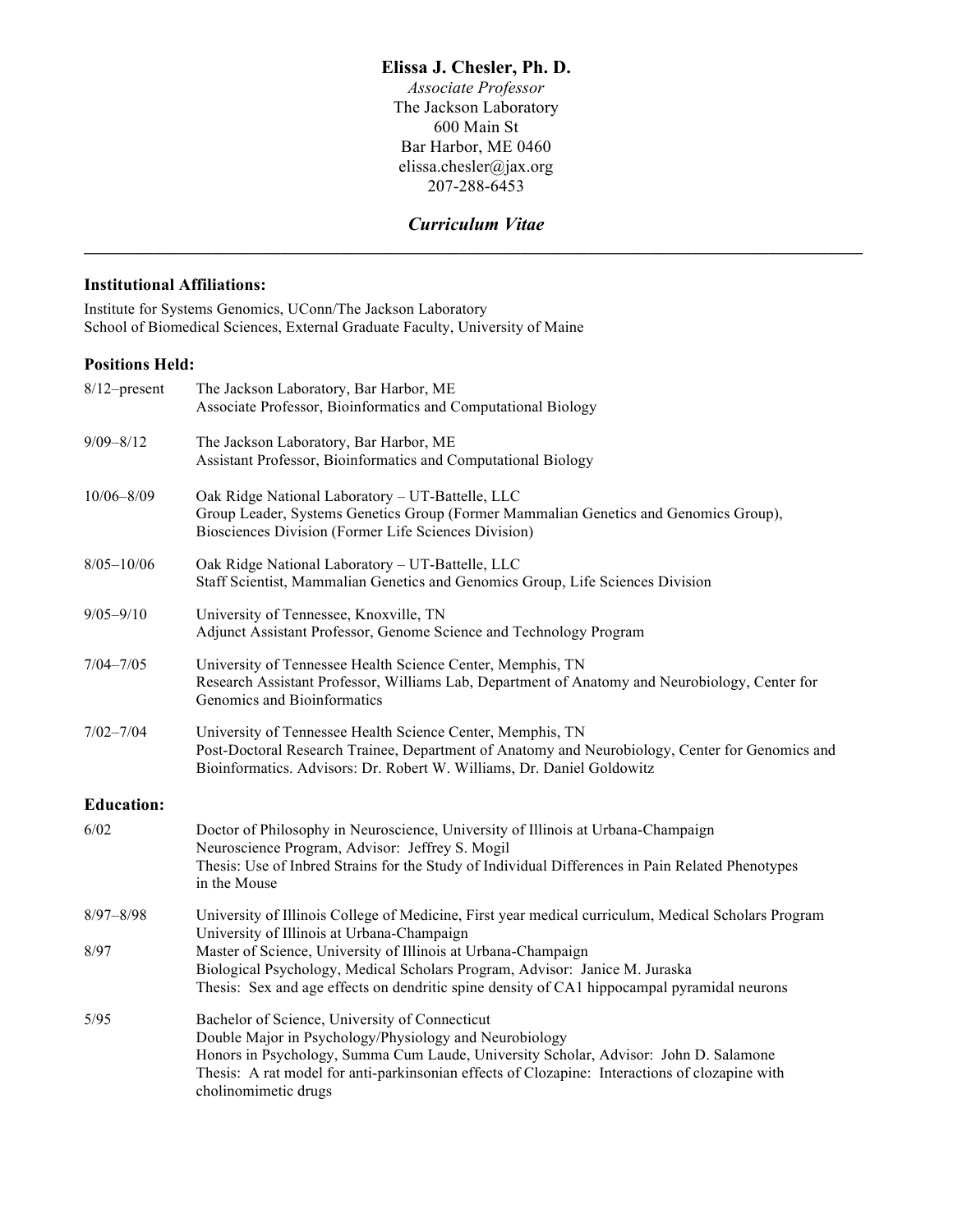## **Honors & Awards:**

Summer Undergraduate Research Fellow, University of Connecticut School of Medicine, 1993 Julias A. Elias Scholarship, University of Connecticut, 1994–1995 Outstanding Woman Scholar from College of Liberal Arts & Sciences, University of Connecticut, 1995 Phi Beta Kappa, Psi Chi, Phi Kappa Phi and Alpha Lambda Delta Honor Societies Fellow, Graduate College, University of Illinois at Urbana-Champaign, 1995–1996 Early Career Award for Scientific Accomplishment-UT-Battelle Oak Ridge National Laboratory, 2006 Young Scientist Award, International Behavioral and Neurogenetics Society, 2007

## **Grant Review Panels:**

| 11/8/04         | NIH Special interest review panel member for NIDCR and NINDS RFA-DE-05-004 "Mechanisms"    |
|-----------------|--------------------------------------------------------------------------------------------|
|                 | of orofacial pain: Anatomy, genomics and proteomics"                                       |
| 2006            | Israel Science Foundation, Ad Hoc Reviewer.                                                |
| $2006$ -present | National Science Foundation, Ad Hoc Reviewer                                               |
| 3/29/07         | NIH Special Emphasis Panel to review NIEHS Environmental stress centers U54 RFA-ES-06-012  |
|                 | and U01 RFA-ES-06-013 Biological response indicators of environmental stress.              |
| 11/07           | NIH Ad hoc reviewer "Biobehavioral Regulation, Learning and Ethology Study Section (BRLE)" |
| 10/07, 5/09     | Wellcome Trust, Ad Hoc Reviewer                                                            |
| 2009            | Biotechnology and Biological Sciences Research Council, UK, Ad Hoc Reviewer                |
| 2009            | Genome Canada, Ad Hoc Reviewer                                                             |
| 2008            | NIH Ad hoc reviewer "Genomic, Computational Biology and Technology Study Section (GCAT)"   |
| $2009$ -present | Member NIH: Genomic, Computational Biology and Technology Study Section (GCAT)             |

## **Committees and Additional Professional Activities:**

| 1998-2001       | Medical Scholars Program Advisory Committee, Co-Chair                                             |
|-----------------|---------------------------------------------------------------------------------------------------|
| 2000            | International Behavioral Neuroscience Society, Student Representative to Council.                 |
| 2002            | International Behavioral Neuroscience Society, Student Member of Program Committee                |
| 2003-2004       | Consultant, Protocol power analysis, Uniformed Services University of the Health Sciences         |
| 2005            | UT-Knoxville Genome Science and Technology Computational Biology & Bioinformatics Task Force      |
| 2005            | International Phenome Database Integration Committee                                              |
| 2009-2010       | Society for Neuroscience, Neuroinformatics Committee                                              |
| $2010$ -present | International Behavioral and Neurogenetics Society (Executive Committee Member)                   |
| 2011            | Scientific Advisory Committee, The Jackson Laboratory                                             |
| $2011$ -present | External Advisory Board, Monkey Alcohol Tissue Research Resource.                                 |
| $2012$ -present | International Mouse Phenotyping Consortium (IMPC) Statistical Working Group, Chair                |
| 2012-present    | Editorial Board, Genes, Brain, Behavior                                                           |
| 2012-present    | Editorial Board, Mammalian Genome                                                                 |
| 2013            | External Advisor to SYSGENET European Union COST consortium                                       |
| 2013            | Workshop Participant, NIH Big Data to Knowledge Workshop on Enhancing Training for Biomedical Big |
|                 | Data                                                                                              |

### **Manuscript Referee:**

*Genetics; Genome Research; Genomics; Alcoholism: Clinical and Experimental Research; Current Biology; Public Library of Science (PLOS) Biology; Public Library of Science (PLOS) Genetics; Genes, Brain, and Behavior; Bioinformatics; Nature; Nature Genetics; BMC Genomics; Mammalian Genome; Science*

### **Active Memberships:**

| 1996–present    | Society for Neuroscience                                    |
|-----------------|-------------------------------------------------------------|
| $2002$ -present | Complex Trait Consortium                                    |
| $2003$ -present | Research Society on Alcoholism                              |
| $2003$ -present | International Behavioral and Neurogenetics Society (IBANGS) |
| 2009–present    | International Society of Computational Biology              |

### **Dissertation Committee Memberships:**

Bhavesh Borate, Genome Science and Technology Program, Oak Ridge National Laboratory and University of Tennessee, Knoxville, TN, Present position: Applied Statistics, Fred Hutchinson Cancer Research Center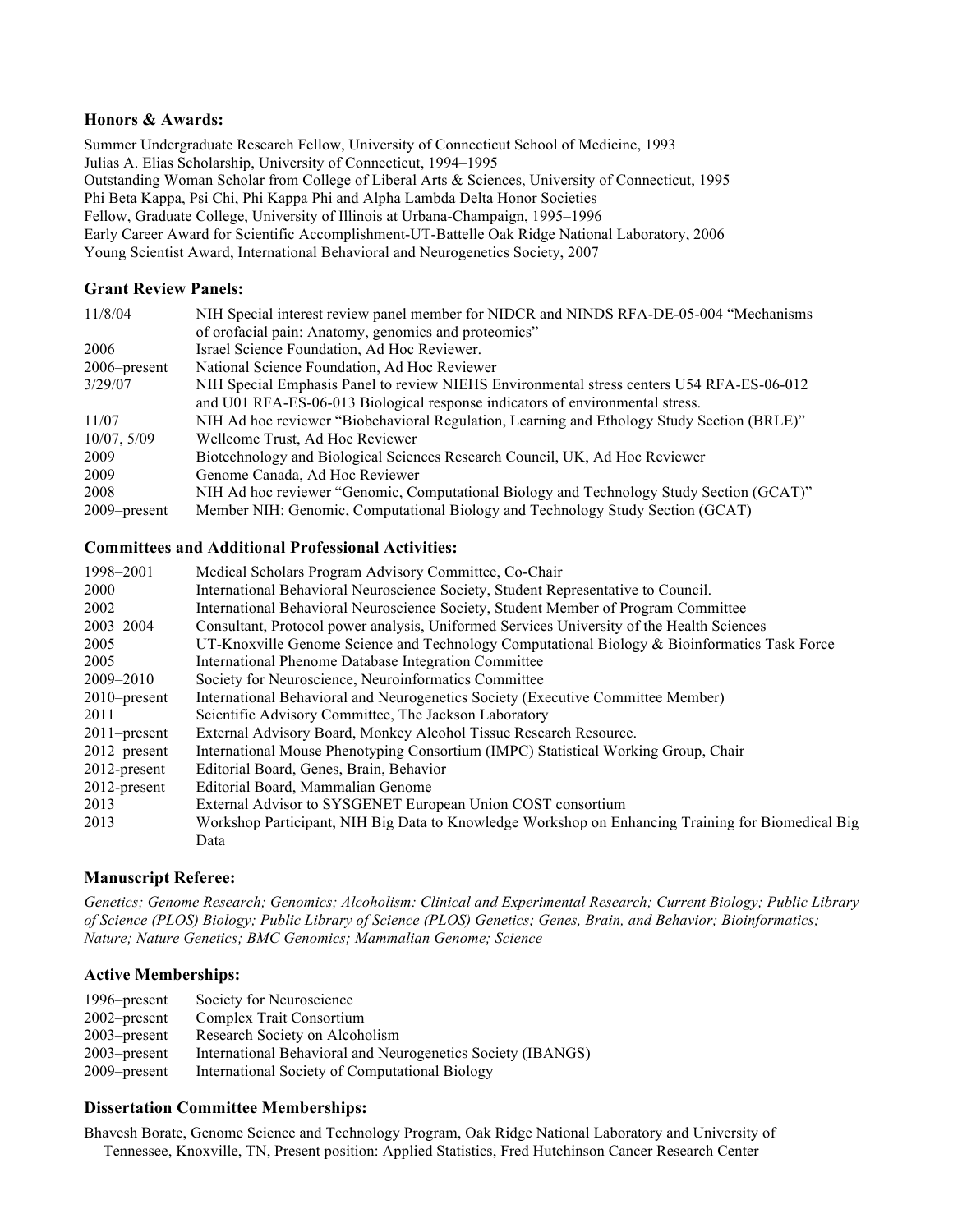Leslie Jellen, Department of Psychology, Pennsylvania State University, Happy Valley, PA Yun Zhang, Computer Science Department, University of Tennessee, Knoxville, TN, Present position: Pioneer Hybrids Vivek Philip, Genome Science and Technology Program, Oak Ridge National Laboratory and University of

 Tennessee, Knoxville, TN, Major advisor, Present Position, Computational Science Service, The Jackson Laboratory. Joshua R. New, Computer Science Department, University of Tennessee, Knoxville, TN, Present Position, Staff Scientist, Building Technologies Research and Integration Center, ORNL.

Jeremy Jay, Electrical Engineering and Computer Science, University of Maine, Orono, ME, Present position Department of Bioinformatics and Genomics, UNC Charlotte.

Suman Duvurru, Genome Science and Technology Program, Oak Ridge National Laboratory and University of Tennessee, Knoxville, TN, Research Scientist, Eli Lilly

### **Post-Doctoral Trainees:**

Dr. Roumyana Kirova, 2005–2006. Present Position: Senior Staff Scientist, Bristol-Myers, Princeton, NJ

Dr. Ryan Logan, 2011–2012. Present Position: Post-doctoral Research, University of Pittsburgh

- Dr. Juliet Ndukum, 2012-present
- Dr. Price Dickson, 2012-present

#### **High School/Undergrad Trainees:**

| 2007-2008       | Sarah Jo Jenkins, MS, Austin Peay State University, present Research Assistant, Vanderbilt University |
|-----------------|-------------------------------------------------------------------------------------------------------|
| 2008-2009       | Boloye Gomero, MS, Maryville College, present University of Tennessee Mathematics Department          |
| 2010            | Amanda Ackovitz, North Carolina School of Science and Mathematics                                     |
| 2010            | Ashley Hunt, The Maine School of Science and Mathematics                                              |
| 2011            | Avner Maiberg, University of Maine                                                                    |
| 2011            | Carter Hardwood, The Groton School, Groton, MA                                                        |
| 2011            | Lillian Kang, North Carolina School of Science and Mathematics, present Duke University               |
| 2012            | David Wang, North Carolina School of Science and Mathematics.                                         |
| 2012            | Eleanora Hubbell, Mount Desert Island High School.                                                    |
| 2012            | Axis Fuksman-Kumpa, Mount Desert Island High School.                                                  |
| $2012$ -present | Andrew Gallup, Mount Desert Island High School                                                        |
| $2012$ -present | Casey Acklin, College of the Atlantic, Bar Harbor, ME                                                 |
| $2012$ -present | Courtney Vaughn, University of North Carolina Chapel Hill                                             |
| 2012-2013       | Katie Long, University of Michigan                                                                    |
| 2012            | Joshua Higgins, Baylor University                                                                     |
| 2013-2014       | Billy Ferm, The University of Maine, Orono, ME                                                        |
| 2014            | Catherine Toal, Bronxville Public High School, Bronxville, NY                                         |
| 2014            | Astrid Moore, Colby College, Waterville, ME                                                           |
| 2014            | Lingfeng Hou, Tsinghua University, Beijing, China                                                     |
| Teaching:       |                                                                                                       |

# *Courses:*

| ourses. |              |  |
|---------|--------------|--|
|         | $107 - 1207$ |  |

| $8/96 - 12/97$ | Behavioral Science for Medical Students, University of Illinois at Urbana-Champaign, Teaching Assistant, |
|----------------|----------------------------------------------------------------------------------------------------------|
|                | Dept. of Psychology and College of Medicine                                                              |
| $8/98 - 12/98$ | Gross Anatomy for Medical Students, University of Illinois at Urbana-Champaign, Teaching Assistant,      |
|                | College of Medicine                                                                                      |
| $1/97 - 5/00$  | The Brain and the Mind, University of Illinois at Urbana-Champaign, Teaching Assistant, Dept. of         |
|                | Psychology                                                                                               |
| $8/00 - 12/00$ | Psychopharmacology, University of Illinois at Urbana-Champaign, Teaching Assistant, Dept. of             |
|                | Psychology                                                                                               |
| $8/06 - 5/09$  | Genome Science and Technology I-II, University of Tennessee, Lecturer, Complex Trait Analysis            |

#### *Short Courses and Guest Lectures:*

| 11/02 | Society for Neuroscience Annual Meeting, Orlando, Florida, Teaching Assistant—Bioinformatics Short |
|-------|----------------------------------------------------------------------------------------------------|
|       | Course; Session on Microarray Analysis                                                             |
| 6/03  | The Memphis Microarray Short Course and Feinstein Symposium Organizing Committee,                  |
|       | Faculty, Microarray Data Analysis                                                                  |
| 11/03 | Society for Neuroscience Annual Meeting, New Orleans, Louisiana                                    |
|       | Faculty— The Bioinformatics of Brains: From Genes and Proteins to Behaviors                        |
|       | Session on Microarray Analysis                                                                     |
| 5/04  | NIMH Workshop on Experimental Neurogenetics of the Mouse, Memphis, TN                              |
|       | Faculty, Gene-Environment Interactions                                                             |
| 8/04  | IBANGS 10 <sup>th</sup> International Summer School in Neurobehavioral Genetics, Memphis, TN       |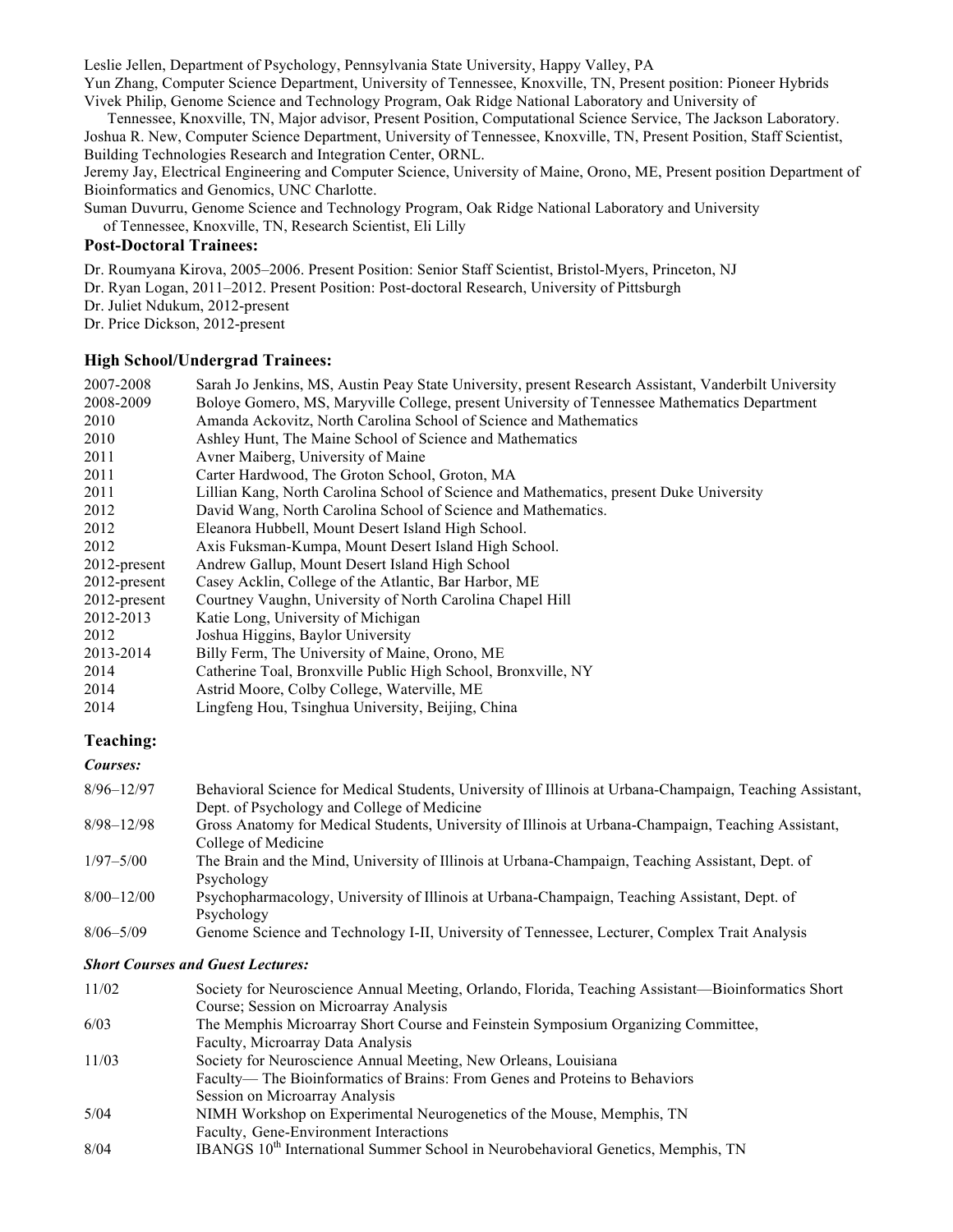|       | Faculty, Genetics of Gene Expression, WebQTL                                                          |
|-------|-------------------------------------------------------------------------------------------------------|
| 9/04  | The Jackson Laboratory Short Course on Mathematical Approaches to Complex Phenotypes, Bar Harbor,     |
|       | ME. Faculty, Genetics of Gene Expression, WebQTL                                                      |
| 5/05  | NIMH Workshop on Experimental Neurogenetics of the Mouse, Memphis, TN                                 |
|       | Faculty, Gene-Environment Interactions                                                                |
| 7/05  | IBANGS 11 <sup>th</sup> International Summer School in Neurobehavioral Genetics, Bordeaux, France     |
|       | Faculty, Bioinformatics, WebQTL                                                                       |
| 9/05  | IBANGS 12 <sup>th</sup> International Summer School in Neurobehavioral Genetics, Moscow, Russia       |
|       | Faculty, Molecular Biology From QTL to Gene, Systems Genetics, WebQTL                                 |
| 10/05 | The Jackson Laboratory Short Course on Complex Trait Analysis, Bar Harbor, ME                         |
|       | Faculty, Genetics of Gene Expression, WebQTL                                                          |
| 11/05 | International Mouse Genome Consortium Bioinformatic Tutorials, Strasbourg, France, WebQTL             |
| 5/06  | GeneNetwork and WebQTL tutorial: An on-line systems genetics pilot project. Complex Trait Consortium, |
|       | Chapel Hill, NC                                                                                       |
| 5/06  | NIMH Workshop on Experimental Neurogenetics of the Mouse, Memphis, TN                                 |
|       | Faculty, Gene-Environment Interactions                                                                |
| 10/06 | The Jackson Laboratory Short Course on Complex Trait Analysis, Bar Harbor, ME                         |
|       | Faculty, Genetics of Gene Expression, WebQTL                                                          |
| 11/06 | International Mouse Genome Consortium Bioinformatic Tutorials, Charleston, SC, WebQTL                 |
| 10/07 | The Jackson Laboratory Short Course on Complex Trait Analysis, Bar Harbor, ME                         |
|       | Faculty, Genetics of Gene Expression, WebQTL                                                          |
| 10/08 | The Jackson Laboratory Short Course on Complex Trait Analysis, Bar Harbor, ME                         |
|       | Faculty, Genetics of Gene Expression, WebQTL                                                          |
| 10/09 | The Jackson Laboratory Short Course on Complex Trait Analysis, Bar Harbor, ME                         |
|       | Faculty, Genetics of Gene Expression, WebQTL                                                          |
| 8/10  | The Jackson Laboratory Short Course on the Genetics of Addiction, Bar Harbor, ME. Course Organizer    |
| 10/10 | The Jackson Laboratory Short Course on Complex Trait Analysis, Bar Harbor, ME                         |
|       | Faculty, Ontological Discovery Environment                                                            |
| 8/11  | The Jackson Laboratory Short Course on the Genetics of Addiction, Bar Harbor, ME. Course Organizer    |
| 9/11  | The Jackson Laboratory Short Course on the Genomic and Proteomic Approaches to Complex Heart, Lung,   |
|       | Blood & Sleep Disorders, Bar Harbor, ME                                                               |
| 10/11 | The Jackson Laboratory Short Course on Complex Trait Analysis, Bar Harbor, ME                         |
|       | Faculty, GeneWeaver                                                                                   |
| 8/12  | Short Course on the Genetics of Addiction, Bar Harbor, ME. Course Organizer                           |
| 10/12 | The Jackson Laboratory Short Course on Systems Genetics, Bar Harbor, ME                               |
|       | Faculty, GeneWeaver                                                                                   |
| 8/13  | Short Course on the Genetics of Addiction, Bar Harbor, ME. Course Organizer                           |
| 9/13  | The Jackson Laboratory Short Course on Systems Genetics, Bar Harbor, ME                               |
|       | Faculty, GeneWeaver                                                                                   |
| 7/14  | The Jackson Laboratory Short Course on Medical and Experimental Mammalian Genetics, Bar Harbor, ME    |
|       | Faculty, Modeling Behavior in the Laboratory Mouse                                                    |
| 8/14  | Short Course on the Genetics of Addiction, Bar Harbor, ME. Course Organizer                           |
| 9/14  | The Jackson Laboratory Short Course on Systems Genetics, Bar Harbor, ME                               |
|       | Faculty, GeneWeaver                                                                                   |

# **Invited Talks and Symposia:**

| 9/30/03  | "Genetic Interactions with the Laboratory Environment" The Neuroscience Institute Neuroscience Seminar |
|----------|--------------------------------------------------------------------------------------------------------|
|          | Series, University of Tennessee Health Science Center, Memphis TN. Host: Dr. Robyn Wallace             |
| 10/20/03 | "Genetic modulation of gene expression and correlations with neurobehavioral traits" Behavioral        |
|          | Neuroscience Seminar, Department of Psychology, University of Connecticut, Storrs, CT. Host: Dr. Steve |
|          | Maxson                                                                                                 |
| 3/3/04   | "Relational genetics from base pair to behavior in WebQTL: Genetic analysis of gene transcription      |
|          | regulation and correlations with neurobehavioral phenotypes" Neuroscience Program Seminar, University  |
|          | of Illinois at Urbana-Champaign, Urbana, IL. Hosts: Graham Huesmann and Dr. David Clayton              |
| 6/27/04  | "WebQTL: A resource for analysis of gene expression variation and the genetic dissection of alcohol    |
|          | related phenotypes" in "Complex Genetics of Interactions of Alcohol and CNS Function and Behavior.     |
|          | Research Society on Alcoholism, Vancouver, BC, Canada. Organizers: Robert W. Williams and Douglas      |
|          | Matthews, Chair: Michael F. Miles                                                                      |
| 8/23/04  | "WebQTL: Genetics of Individual Differences in Gene Expression, Brain, and Behavior in the Mouse       |
|          | CNS." Oak Ridge National Laboratory, Oak Ridge, TN. Host: Dr. Dabney Johnson                           |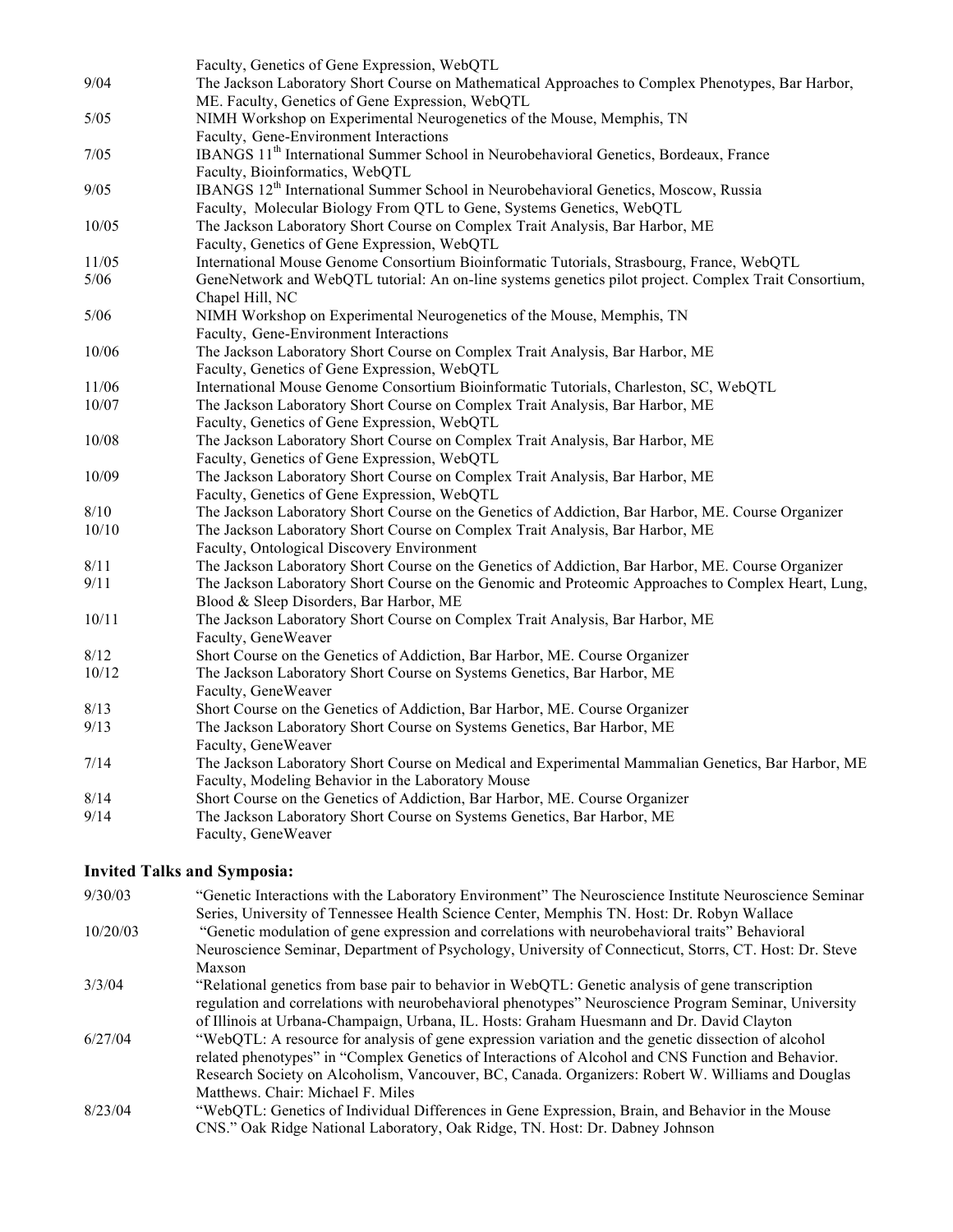| 8/28/04  | "From Base Pair to Behavior: Use of Genetic Reference Populations for Genome-wide Analysis of Gene<br>Expression and Systems Level Phenotypes," CBI Seminar, Oak Ridge National Laboratory, Oak Ridge,                        |
|----------|-------------------------------------------------------------------------------------------------------------------------------------------------------------------------------------------------------------------------------|
|          | TN. Host: Dr. Jay R. Snoddy                                                                                                                                                                                                   |
| 10/1/04  | University of Pittsburgh Medical College. Host: Dr. William R. Lariviere                                                                                                                                                      |
| 10/4/04  | "WebQTL demonstration workshop," Penn State University, State College, PA. Host: Dr. Byron C. Jones                                                                                                                           |
| 10/11/04 | "WebQTL: Genetics of individual differences in gene expression, brain and behavior," Southern Illinois<br>University, Springfield, IL. Host: Dr. Linda C. Toth                                                                |
| 10/24/04 | "Internet based genetic analysis from base-pair to behavior in inbred mice" in "Neurogenomics of                                                                                                                              |
|          | Behavior," Society for Neuroscience, San Diego, CA. Organizer and Chair: Dr. David Clayton                                                                                                                                    |
| 11/15/04 | "WebQTL Tutorial," Wake Forest University, Winston-Salem, NC. Host: Dr. Sara Jones                                                                                                                                            |
| 2/24/05  | "From Base Pair to Behavior: Use of Genetic Reference Populations for Genome-wide Analysis of Gene                                                                                                                            |
|          | Expression and Systems Level Phenotypes," Virginia Institute for Psychiatric and Behavioral Genetics,<br>Department of Pharmacology and Toxicology. Hosts: Dr. Kenneth Kendler and Dr. William Martin                         |
| 7/29/05  | WebQTL: Internet based genetic analysis from base-pair to behavior in inbred mice. Antwerp, Belgium.<br>Hosts: Dr. Frank Kooy and Vanessa Errygers                                                                            |
| 10/24/05 | "Systems Genetics: Building Gene to Phenotype Networks for Pain," Wyeth Pharmaceuticals, Princeton,<br>NJ. Host: Dr. Philip Jones                                                                                             |
| 11/16/05 | NCBI, Bethesda, MD. Host: Dr. Teresa Pryztych                                                                                                                                                                                 |
| 11/18/05 | "Fundamentals of Genomics in the Study of Pain," Special Session on Genomics and Pain, American                                                                                                                               |
|          | Society of Regional Anesthesia and Pain Medicine Annual Fall Pain Meeting and Workshops. Miami, FL.<br>Organizer and Chair: Dr. Sunil Panchal                                                                                 |
| 2/15/06  | "Gene to phenotype networks for brain and behavior," Gordon Research Conference on Genes and                                                                                                                                  |
|          | Behavior, Ventura, CA. Chairperson: Dr. Robert Hitzeman; Session Chairs: Dr. Tamara Phillips and Dr.<br>Eric Schadt                                                                                                           |
| 3/27/06  | "Extracting biological networks from basepair to behavior," Center for Alcohol Studies, University of<br>North Carolina, NC. Host: Dr. Fulton Crews                                                                           |
| 6/27/06  | "What can microarrays tell us about alcoholism that we don't already know and how can we extract this<br>information?" Research Society on Alcoholism, Workshop organizer                                                     |
| 9/25/06  | "Systems Genetics: the Systems Biology of Populations," University of Chicago Department of Genetics,                                                                                                                         |
|          | Chicago, IL. Host: Justin Borevitz                                                                                                                                                                                            |
| 9/29/06  | "The Collaborative Cross at ORNL: Progress and Applications," Keynote Workshop on Complex Traits as                                                                                                                           |
|          | Human Diseases, Oak Ridge National Laboratory, TN. Organizer: Dr. Brynn Voy                                                                                                                                                   |
| 10/14/06 | "Integrative bioinformatics for neurobehavioral genetics," at "Meet the Experts," Society for Neuroscience,<br>Atlanta, GA.                                                                                                   |
| 11/28/06 | "Systems Neurogenetics: Systems Biology of Populations for Brain and Behavior," Neuroscience Program,<br>University of Illinois-at Urbana Champaign, IL. Host: Justin Rhodes                                                  |
| 12/7/06  | "Rapid Compilation of Neurobiological Networks from Basepair to Behavior," American College of                                                                                                                                |
|          | Neuropharmacology Annual Meeting, Hollywood, FL. Chairpersons: Dr. Adron Harris and Dr. Igor<br>Ponomarov                                                                                                                     |
| 1/26/07  | "Interactions of the Laboratory Environment with Mouse Behavior," Appalachian Branch AALAS Winter                                                                                                                             |
|          | Quarter Meeting, Knoxville, TN. Chairperson: Lee Barnett, Bionetics Corporation                                                                                                                                               |
| 2/19/07  | "The collaborative cross at ORNL: a community resource for systems genetics" Gordon Research                                                                                                                                  |
|          | Conference in Quantitative Genetics and Genomics, Ventura, CA. Session Chairs: Dr. David Threadgill<br>and Dr. Daniel Pomp                                                                                                    |
| 3/19/07  | "Ontological Discovery from Genes to Behavior," Portland Alcohol Research Center, Oregon Health                                                                                                                               |
|          | Sciences University, Portland Oregon. Host: Dr. Robert Hitzemann                                                                                                                                                              |
| 3/21/07  | "Systems Genetics, the systems biology of populations" Institute for Systems Biology, Seattle, WA. Host:<br>Dr. David Galas                                                                                                   |
| 5/21/07  | "Ontological Discovery from Genes to Behavior," Young Investigator Awardee Lecture, International                                                                                                                             |
|          | Behavioral and Neurogenetics Society, Doorwerth, the Netherlands                                                                                                                                                              |
| 5/25/07  | "Current Status and Prospects of Collaborative Cross: The Collaborative Cross at ORNL," Workshop at the                                                                                                                       |
|          | Complex Trait Consortium Annual Meeting, Braunschweig, Germany                                                                                                                                                                |
| 5/30/07  | "The Collaborative Cross a reference population for the systems genetic analysis of addiction," NIH/NIDA<br>Workshop on Addiction, Microarrays and Gene Discovery. Organizers: Dr. Jonathan Pollock and Dr. John<br>Satterlee |
| 6/15/07  | "Using genetics and genomics to understand relations among anxiety-like behaviors and other traits,"                                                                                                                          |
|          | International Behavioral Neuroscience Society. Symposium. Organizer: Dr. Abraham Palmer                                                                                                                                       |
| 11/5/07  | "1000 Mixed-up Mice: Behavioral Phenotyping in the Collaborative Cross-a large population of                                                                                                                                  |
|          | unprecedented genetic diversity," in speeding up behavioral testing of rodents and zebrafish: high-                                                                                                                           |
|          | throughput solutions, challenges, and perspectives. Noldus Information Technology Satellite Symposium,                                                                                                                        |
|          | Society for Neuroscience annual meeting 2007. Sponsoring SFN member: Dr. Robert Gerlai                                                                                                                                        |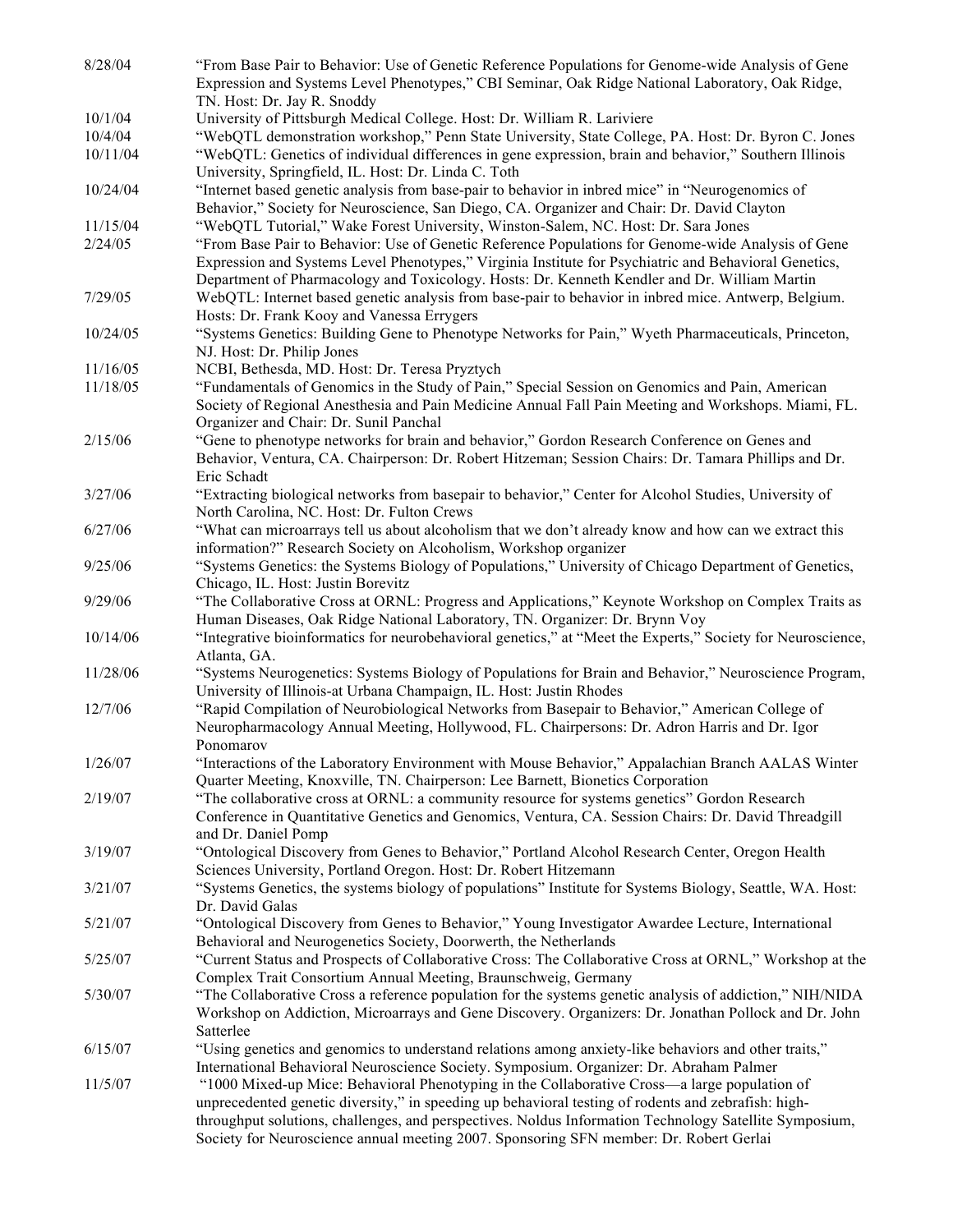| 6/3/08   | "Comparison of linkage disequilibrium networks in genetic reference populations," Complex Trait                                                                                 |
|----------|---------------------------------------------------------------------------------------------------------------------------------------------------------------------------------|
|          | Consortium Meeting, Montreal, QC.                                                                                                                                               |
| 6/8/09   | "Multivariate genetic analysis for the functional genomics of behavior" International Behavioral and<br>Neurogenetics Society, Dresden, Germany. Symposium Chair: Leo Schalkwyk |
| 6/09     | "Multidimensional trait assays for genetic prediction of alcohol addiction: Multidimensional analysis of                                                                        |
|          | mouse behavior for genetic analysis," Symposium organizer, speaker                                                                                                              |
| 5/5/09   | "Extracting and validating gene-phenotype association networks using the ontological discovery                                                                                  |
|          | environment," Complex Trait Consortium, Manchester UK.                                                                                                                          |
| 5/13/10  | "Behavior genetic analysis in the collaborative cross," International Behavioral and Neural                                                                                     |
|          | Genetics Society. Symposium Chair.                                                                                                                                              |
| 6/26/10  | "A Computational System for Integrative Genomics," NIAAA Satellite Symposium: A Systems Biology                                                                                 |
|          | Approach to Understanding the Effects of Alcohol on the Brain. San Antonio, TX.                                                                                                 |
| 7/8/10   | "The Ontological Discovery Environment: Points to Consider When Populating and Using a Virtual                                                                                  |
|          | Environment for the Application of High-Performance Computing to Discover Phenotypes Through                                                                                    |
|          | Integrating Gene Sets Across Species, Tissue and Experimental Platform," NIDA Workshop: Informatics                                                                             |
|          | for Data and Resource Discovery, Rockville, MD.                                                                                                                                 |
| 10/4/10  | "Discovering the organization of behavioral traits using integrative genetics and genomics," Harvard                                                                            |
|          | University: Host Dr. Clifford Woolf                                                                                                                                             |
| 11/12/10 | "Systems genetics for identification of addiction-related genes using high-throughput behavioral                                                                                |
|          | phenotyping," NIDA Frontiers in Addiction Research Mini-Convention: Organizer John Satterlee                                                                                    |
| 11/18/10 | "Integrative Genetics and Genomics for Pain Research," Amgen, Thousand Oaks, CA. Host: Sonya Lehto                                                                              |
| 4/23/10  | "Identification of addiction related genes using integrative genetics and genomics," National Institute on                                                                      |
|          | Drug Abuse, Webinar                                                                                                                                                             |
| 5/19/11  | "Target Identification Strategies in the Genomic Era," APS 30 <sup>th</sup> Annual Meeting, Austin, TX. Organizer:                                                              |
|          | Luda Diatchenko                                                                                                                                                                 |
| 6/28/11  | "Integrative Genomics of Alcohol Use and Alcohol Response: Finding Convergent Evidence Across                                                                                   |
|          | Species and Experimental Systems," RSA 34 <sup>th</sup> Annual Meeting, Chairs: Mary-Anne Enoch and David                                                                       |
|          | Goldman                                                                                                                                                                         |
| 3/18/12  | Gordon Research Seminar: Genes and Behavior, Discussant. Galveston, TX.                                                                                                         |
| 3/30/12  | Plenary Speaker, "Accelerating discovery in behavioral genetics through integrative genetics and                                                                                |
|          | genomics." KBRIN Bioinformatics Summit 2012, Louisville, KY.                                                                                                                    |
| 9/9/12   | Symposium Organizer and Speaker "Cross Species Integrative Functional Genomics of Alcohol Related                                                                               |
|          | Behaviors in The Gene Weaver Web based Software System" in the "Neurogenomics of Alcoholism"                                                                                    |
|          | Symposium, 16 <sup>th</sup> Congress of International Society for Biomedical Research on Alcoholism, Sapporo,                                                                   |
|          | Japan.                                                                                                                                                                          |
| 11/12    | Department of Psychiatry, UConn Health Center, Host: Victor Hesselbock                                                                                                          |
| 4/15/13  | Human Genome Meeting and 21 <sup>st</sup> International Congress on Genetics, "High Precision Systems Genetic                                                                   |
|          | Analysis of Behavior in Advanced Mouse Populations" Invited speaker. Singapore.                                                                                                 |
| 11/25/13 | NIDA Genetics Consortium Meeting, "Model Organism Genetics" Invited Speaker.                                                                                                    |
| 2/25/14  | Washington University School of Medicine, Invited Speaker. Host: Pamela Madden                                                                                                  |
| 2/28/14  | University of Tennessee - Heath Science Center, Invited Speaker, Host: Robert Williams                                                                                          |
| 3/28/14  | UConn, Storrs, CT - Brain and Cognitive Sciences Meeting                                                                                                                        |
| 6/4/14   | NIDA Genetics Consortium Meeting, "Mouse Genetic Technologies" Invited Speaker.                                                                                                 |
| 11/7/14  | Genzyme Corporation, "Geneweaver" Seminar, Invited Speaker. Host: Mindy Zhang                                                                                                   |

## **Extramural Research Support:**

#### *Active:*

5 U54 HG006332-04 Braun, Svenson (PI) 09/16/11-07/31/16 NIH/NHGRI

The Jackson Laboratory KOMP2 Phenotyping Center The Knockout Mouse Phenotyping Program (KOMP2) seeks to build a phenotype resource summarizing the function of 20,000 genes in the mouse and to ultimately create a resource for understanding gene function in humans. The Jackson Laboratory will contribute to this goal by efficiently generating and sharing functional data for 833 mouse genes and will enhance the value of these data by linking them with current genetic and biological knowledge, enabling the scientific community to discover the roles of these genes in human health and disease.

Role: Co-Investigator

5 P30 AG038070-05 Churchill (PI) 08/15/10-06/30/15 NIH/NIA

The Jackson Laboratory Nathan Shock Center of Excellence in the Basic Biology of Aging - Core 4: Healthspan Core The Healthspan Core will: a) provide affordable phenotyping of aging mice by a variety of techniques using defined protocols; b) provide genotypic data for these resources to allow researchers to map genetic and phenotypic associations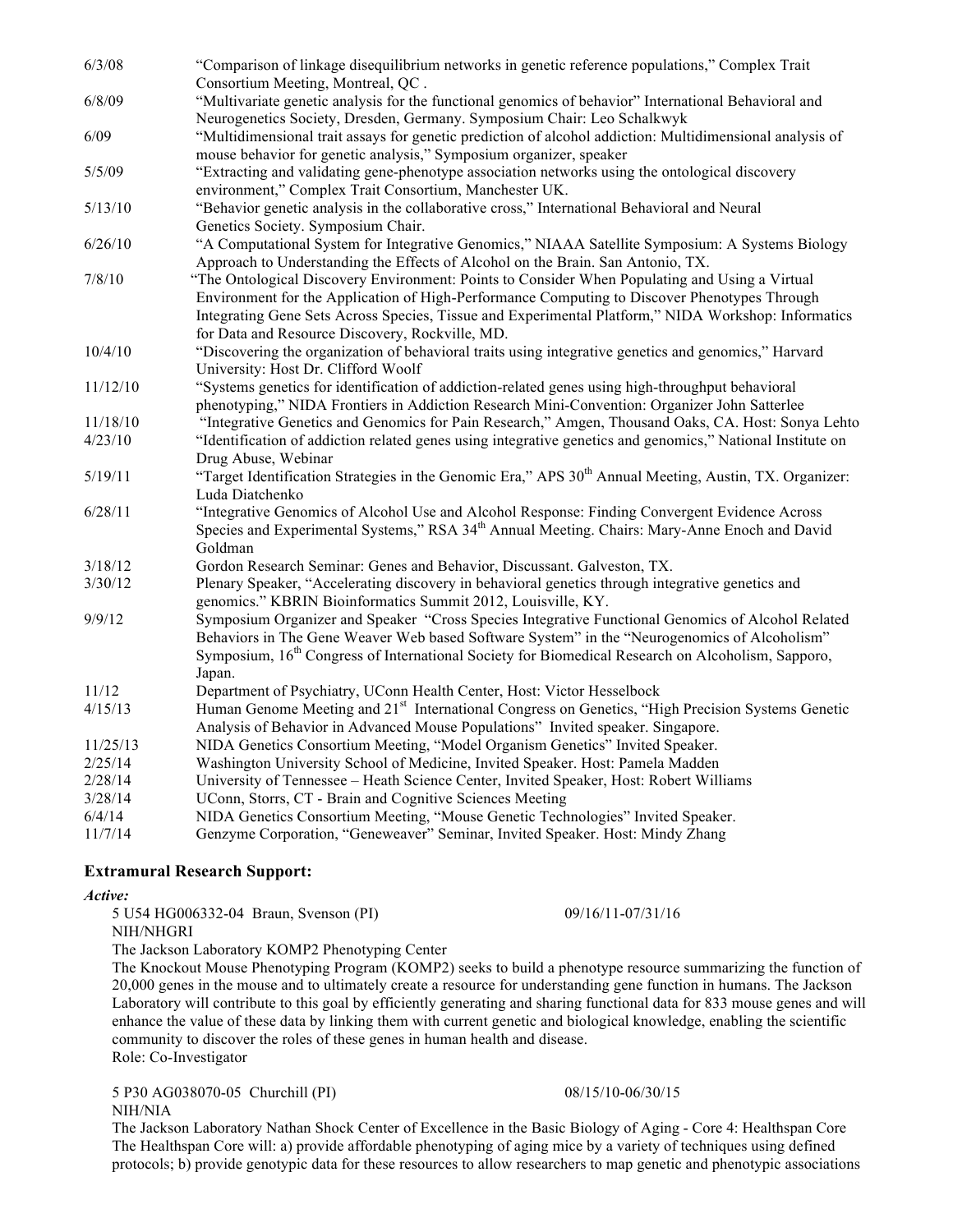with aging in the mouse; and c) collect and store valuable tissues from CC strains for distribution to internal and external researchers for further pathology and biochemical studies. Role: Core Leader

## 5 R01 AA018776-04 Chesler (PI) 09/25/10-08/31/15

NIH/NIAAA

Data Structures, Algorithms and Tools for Ontological Discovery

The aims of this project are: 1) to develop a large data repository for gene-set centered results in behavioral neuroscience as well as data structures that enable the use of databases to represent graphical network data; 2) to develop algorithms for the analysis of integrated gene set centered data across species and experimental platforms to incorporate these developments into a Web based software system; and 3) to use this tool to find genes underlying relationships between multiple abused substances and behavior.

Role: Principal Investigator

#### 2 R13 DA032192-04 Chesler (PI) 07/01/14-06/30/17 NIH/NIDA

Workshop on the Genetics of Addiction

The goal of the annual workshop on the Genetics of Addiction is to provide students an opportunity to learn about genetic applications and approaches to drug addiction research. Role: Principal Investigator

### 5 P50 GM076468-09 Churchill (PI) 07/15/11-06/30/16 NIH/NIGMS

Center for Genome Dynamics - Project E: Data Driven Systems Genetics Workflow for New Experimental Platforms The goal of this project is the development and application of high throughput RNA sequencing technology (HTPS) as the sole source of transcription and polymorphism data for an expression QTL experiment. Role: Project Leader

### TJL-DIF-FY14-EJC Chesler (PI) 06/01/14-12/31/14

The Jackson Laboratory Director's Innovation Fund

Workshop on Advanced Mouse Resources for Systems Neurogenetics of Addiction The purpose of this funding is to organize a workshop to educate addiction researchers about resources and tools for advanced systems genetic analyses. The funding covers travel expenses for invited participants. Role: Principal Investigator

### *Completed:*

5 R01 AA018776-02 Chesler (PI) 9/25/10-8/31/14

NIH/NIAAA

Data Structures, Algorithms and Tools for Ontological Discovery

The aims of this project are: 1) to develop a large data repository for behavioral neuroscience and data structures that more efficiently enable the use of databases to represent graphical network data; 2) to develop algorithms for the analysis of integrated gene centered data across species and experimental platforms to incorporate these developments into a Web-based software system; and 3) to use this tool to find genes underlying relationships between multiple abused substances and behavior.

Role: Principal Investigator

5 R13 DA032192-03 Chesler (PI) 7/1/11-6/30/14 NIH/NIDA

Workshop on the Genetics of Addiction

The goal of the annual workshop on the Genetics of Addiction proposed in this application is to provide students an opportunity to learn about genetic applications and approaches to drug addiction research. Role: Principal Investigator

5 R01 DA021198-05 Chesler (PI) 8/1/09-7/31/12 NIH/NIDA

Genetics of Neuropathic and Inflammatory Hypersensititvity

The goal of this project is to determine novel genetic mechanisms of chronic neuropathic and inflammatory pain for predisposition assessment and treatment development. Dr. Chesler's role is to provide bioinformatics support to the project.

Role: Consortium PI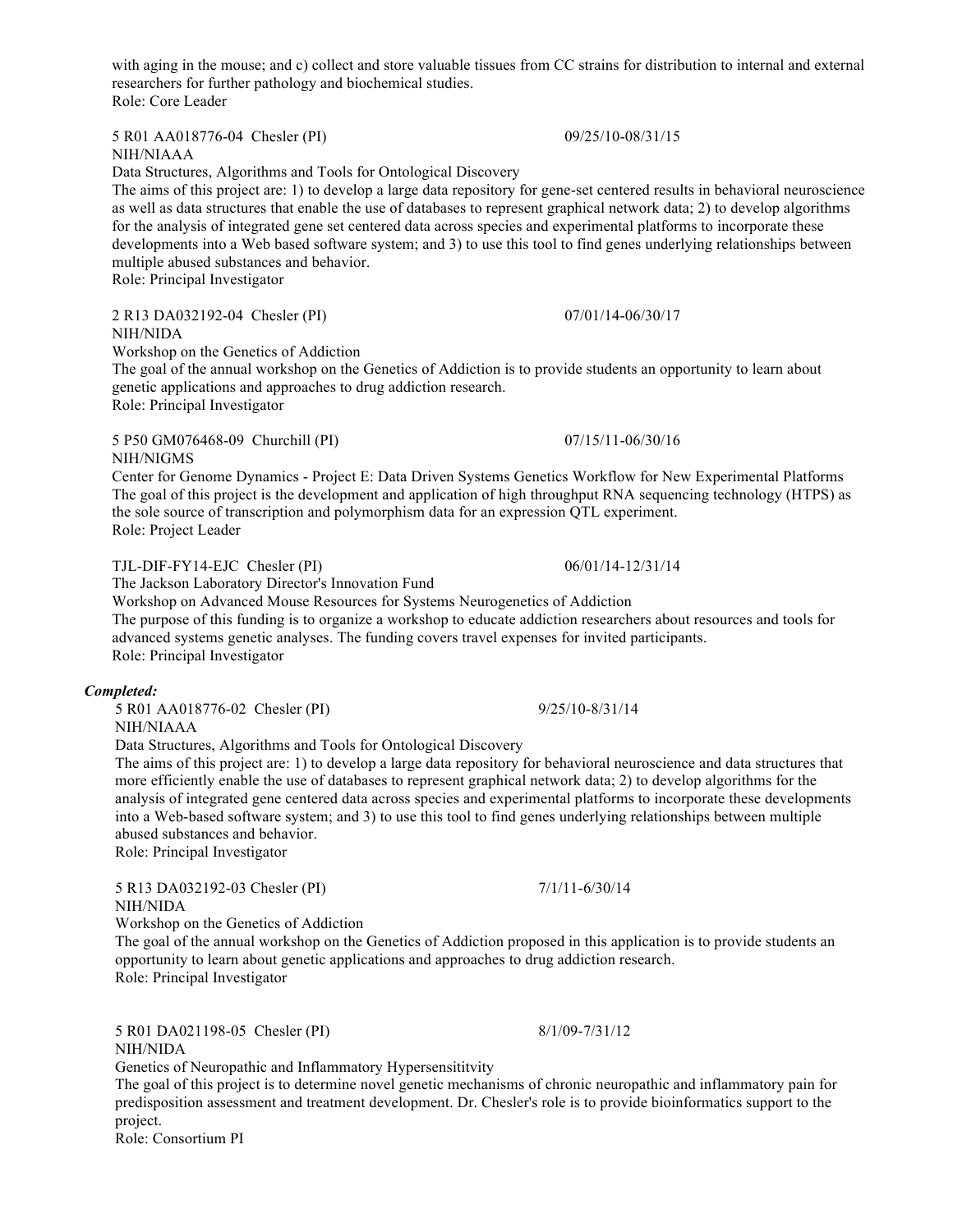5 U01 AA016662-05 Miles (PI) 2/1/10-1/31/12 NIH/NIAAA INIA-Stress: Information and Analysis Core

This project focuses on statistical analysis and web tools for data integration across methodologically diverse alcoholism research. This funding primary supports alcoholism specific application and database population for the ODE project. Role: Consortium PI

5 P50 GM076468-05 Churchill (PI) 4/1/06-3/31/12 NIH/NIGMS

Genome Dynamics: Evolution, Organization and Function - Core 2 Subproject 2 (Chesler) The goal of this subproject is to develop methods of extracting genotype and genetic map information from RNA-seq data for systems genetic analyses from a single source of molecular data in complex populations. Role: Co-Core Leader

1 R13 DA030036-01 Chesler (PI) 7/1/10-6/30/11 NIH/NIDA

Genetics of Drug Addiction The short course on the Genetics of Addiction proposed in this application will provide students with an opportunity to learn about genetic applications and approaches to drug addiction research.

Role: Principal Investigator

7 U01 AA016669-04 Chesler (PI) 11/25/10-1/31/11 NIH/NIAAA

Ontological Discovery for Ethanol Research (INIA Project) This funding supports development of a web based software system for integration of ethanol related gene sets and develops methods to analyze the sets and their relationship to behavior using graph algorithms. This funding specifically supports the database and tool development.

Role: Principal Investigator

DOE ERKP 804 (Chesler) 10/1/06 – 9/30/09

DOE/Office of Science

Mouse Genetics and Mutagenesis for Functional Genomics

This funding provided the majority of the support for the develop and characterization of the Collaborative Cross reference population, and included support for the genotyping and gene expression lab, behavioral, physiological and morphological phenotyping labs, bioinformatics and biostatistics, breeding operations and Mouse Genetics Research Facility in the Systems Genetics Group at ORNL. External advisors: David Galas, Lisa Stubbs, Rick Woychik, Rudi Balling, Miriam Meisler, Randy Blakely, David Threadgill, John E. French, Robert Ullrich. Role: Principal Investigator

Ellison Medical Foundation (Chesler) 2/2/06 – 1/10/10

A Genetic Reference Panel for the Systematic Analysis of Lifetime Factors that Alter Lifespan and Quality of Life This funding, initially issued to DK Johnson, supported initiation and breeding of 500 lines of the Collaborative Cross. Dr. Chesler served as PI of this project from 7/2006-7/2009. Role: Principle Investigator

ORNL Laboratory Directors Research and Development Fund (Chesler) 10/1/07 – 9/30/09 This funding supports genetic analysis of microbial-host interactions in the Collaborative Cross including high throughput sequencing of the gut microbiome using 454, genome wide transcriptional profiling of the surrounding mouse intestine and SNP genotypes in collaborative cross mice and their progenitor strains. Role: Principle Investigator

NIH/NIDA, NIAAA 5R01DA020677 (Goldowitz)

7/1/06- 6/30/09

Gene to Phenotype Networks for Alcohol and Drug Addiction

This project supported the characterization of the newly expanded BXD Recombinant Inbred strain panel on over 250 behavioral phenotypes using the Tennessee Mouse Genome Consortium's behavioral phenotyping labs. Dr. Chesler conceived of the project, devised and implemented analysis tools and data management procedures, collected pain related phenotypes, and led the preparation of manuscripts. Role: Co-Investigator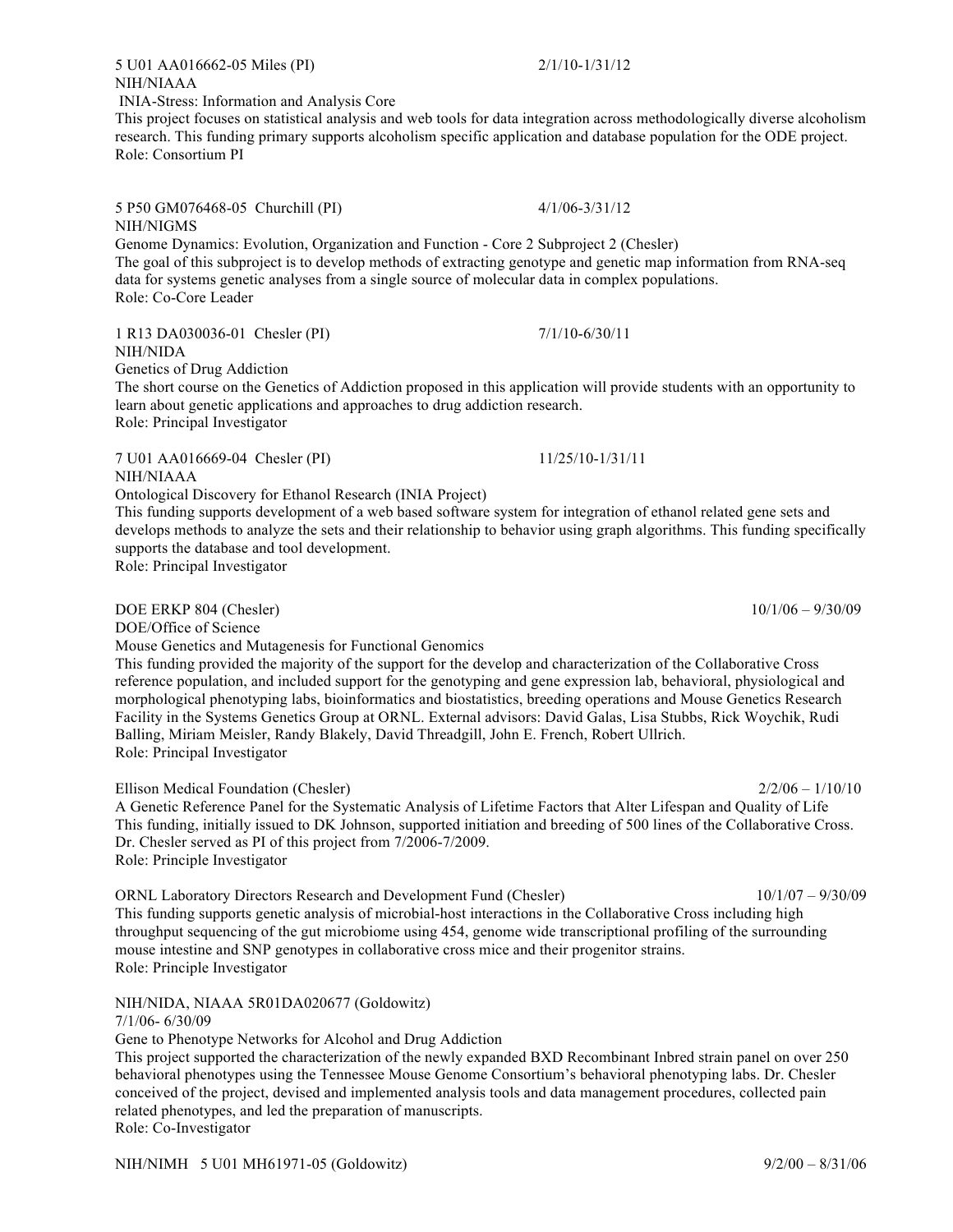| Targeted Mutagenesis of the Mouse Genome and Neural Phenotypes                                                        |
|-----------------------------------------------------------------------------------------------------------------------|
| This funding supports the production and phenotyping of potentially mutant mice to identify mutant mice that serve as |
| models to study human disease.                                                                                        |
|                                                                                                                       |

Role: Collaborator and biostatistician

NIH/NIAAA 5 U01AA013512-05 (Grant/Chesler) 8/1/05 – 12/31/06 The Integrative Neurosciences Initiative on Alcoholism (INIA): Informatics This funding supports the statistical analysis and design of web tools for creation of data integration across methodologically diverse behavioral neuroscience research in the context of the INIA.

Role: Co-Investigator

## NIH/NIAAA U01 AA13641-05 (Langston/Chesler) 1/1/06 – 12/31/06

Combinatorial Network Analysis of High Throughput Stress and Alcohol Data INIA pilot project to apply the combinational algorithms to analysis of data related to stress and alcoholism. Role: Pilot Principal Investigator

# D06 -033 (Voy) 10/1/05

– 9/30/07

ORNL Laboratory Directed Research and Development Funds (LDRD) A Model System for Analyzing Whole-body Toxicity of TICs, TIMs, and Chemical Warfare Agents Impact of genetic diversity on response to toxic chemicals in mice. This funding initially supported toxicology studies in the BXD Recombinant Inbred Strains, and was redirected to the development of a genotyping array for the Collaborative Cross.

Role: Co-PI

S08-009 (Chesler) 10/1/07 – 9/30/08

ORNL Laboratory Directed Research and Systems Neurogenetics of Methyl Mercury Exposure This project investigates the effects of genetic variability on the neurobehavioral and transcriptional response to an important environmental contaminant, Methyl Mercury.

Role: Principle Investigator

## NIH/NICHD 1 R01 HD052472-05 (Hamre) 9/5/05 – 6/30/10

Mapping Cerebellar Development in Time and Space This project examines developmental cerebella gene expression in mouse models including BXD RI lines. Dr. Chesler's lab provided time series analysis of mutant and BXD gene expression data through development and assisted in the design of databases and web resources for this project. Role: Co-PI

ORNL Technology Transfer and Economic Development (TTED) Royalty Funds (Chesler) 5/15/06 Combination High Throughput Genotyping and Expression Analysis Equipment for Mammalian Systems Genetic Analysis

This equipment grant supported the purchase of an Illumina Infinium Beadstation for Dr. Chesler's group for gene expression genetics and genotyping of the Collaborative Cross.

## *Inactive due to relocation*

NIH/NCRR 5 U01 CA134240 (Threadgill) 9/30/07 – 9/29/12

Systems Genetics Resource Consortium

This funding supports the distribution of the collaborative cross lines for profiling. Originally developed as a P30 resource core at ORNL led by Dr. Chesler, this funding supported the provision of mice to UNC Chapel Hill for the Pre-CC proof of concept study.

## NIAAA 1R01 AA014425-01A1 (Lu) 4/1/04 – 3/31/09

Genetic Analysis of Ethanol-mediated Stress Reduction

The major goal of this proposal is to extend transcriptome QTL mapping and trait association in RI strains to the hippocampus of the LXS mice under alcohol and stress exposure to test the role of shared genetic mediation of responses to both treatments. Dr. Chesler developed major aspects of this proposal and the methods used to execute the project.

Role: Co-Investigator

NSF IGERT (Peterson) 8/08-8/13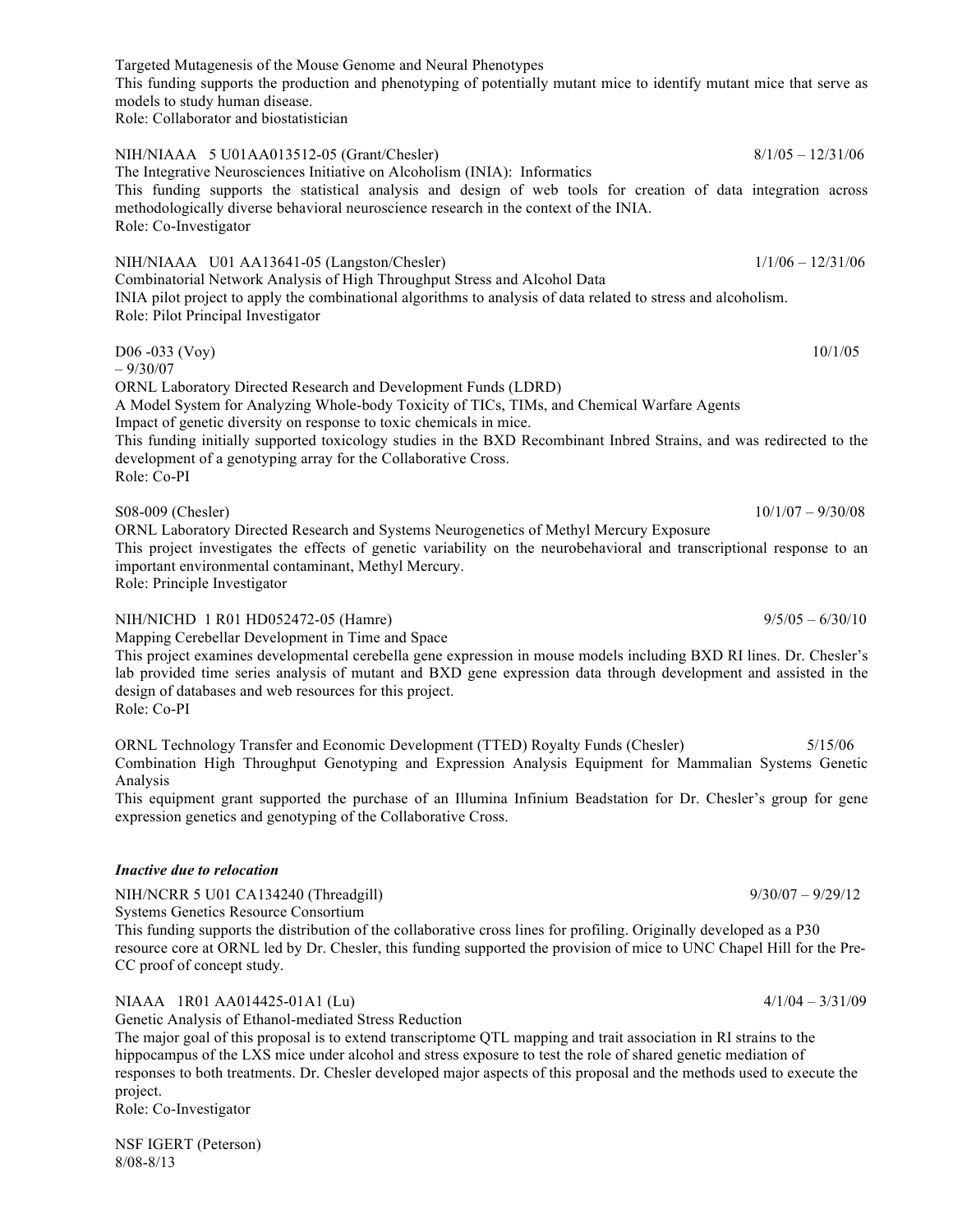#### SCALE-IT:

This is a grant to develop a graduate program and curriculum in high-performance computing applications in the biological sciences including systems genetics. Role: Co-Investigator

#### *NOTES:*

\*Laboratory Director's Research and Development Funds are awarded annually on a competitive basis within the Oak Ridge National Laboratory. Applications are reviewed by a committee including external peer reviewers, lab scientific staff and management. Funding of up to \$350,000 per year over a two-year period is awarded.

\*\*ORNL Seed Money Funds are awarded on a competitive basis based on an internal review by Lab scientific staff.

\*\*\*DOE funding is awarded via the Office of Biological and Environmental Research, Office of Science, US. Department of Energy, requiring annual peer reviewed Field Work Proposal. An external advisory board reviewed progress and directions on the Mouse Genetics Research Facility supported by these funds.

\*\*\*\*ORNL Technology Transfer and Economic Development (TTED) Royalty Funds are awarded based on a competitive internal review by a committee consisting of the Director of Technology Transfer and Economic Development and three of the five Associate Lab Directors at ORNL.

## **Publications:**

#### *Review and Commentary:*

- 1. Lariviere WR, **Chesler EJ**, Mogil JS. 2001. Transgenic studies of pain and analgesia: mutation or background genotype? *Journal of Pharmacology and Experimental Therapeutics*, 297:467-73.
- **2. Chesler EJ**, Rodriguez-Zas SL, Mogil JS. 2001. In Silico Mapping of Mouse Quantitative Trait Loci. *Science*, 294:2423.
- 3. The Complex Trait Consortium: Flaherty L, Abiola O, Angel JM, Avner P, Bachmanov AA, Belknap JK, Bennett B, Blankenhorn EP, Blizard DA, Bolivar V, Brockmann GA, Buck KJ, Bureau J-F, Casley WL, **Chesler EJ,** Cheverud JM, Churchill GA, Cook M, Crabbe JC, Crusio WE, Darvasi A, de Haan G, Demant P, Doerge RW, Elliott RW, Farber CR, Flint J, Gershenfeld H, Gibson JP, Gu W, Himmelbauer H, Hitzemann R, Hsu H-C, Hunter K, Iraqi F, Jansen RC, Johnson, TE, Jones BC, Kempermann G, Lammert F, Lu L, Manly KF, Matthews DB, Medrano JF, Mehrabian M, Mittleman G, Mock BA, Mogil JS, Montagutelli X, Morahan G, Mountz JD, Nagase H, Nowakowski RS, O'Hara BF, Osadchuk AV, Paigen B, Palmer AA, Peirce JL, Pomp D, Rosemann M, Rosen GD, Schalkwyk L C, Seltzer Z, Settle S, Shimomura K, Shou S, Sikela JM, Siracusa LD, Spearow JL, Teuscher C, Threadgill DW, Toth LA, Toye AA, Vadasz C, Van Zant G,Wakeland E, Williams RW, Zhang H-G, Zou F. 2003. The nature and identification of quantitative trait loci: a community's view. *Nature Rev Genet*, 4(11):911-916.
- 4. Churchill GA, Airey DC, Allayee H, Angel JM, Attie AD, Beatty J, Beavis WD, Belknap JK, Bennett B, Berrettini W, Bleich A, Bogue M, Broman KW, Buck KJ, Buckler E, Burmeister M, **Chesler EJ,** Cheverud JM, Clapcote S, Cook MN, Cox RD, Crabbe JC, Crusio WE, Darvasi A, Deschepper CF, Doerge RW, Farber CR, Forejt J, Gaile D, Garlow SJ, Geiger H, Gershenfeld H, Gordon T, Gu J, Gu W, de Haan G, Hayes NL, Heller C, Himmelbauer H, Hitzemann R, Hunter K, Hsu HC, Iraqi FA, Ivandic B, Jacob HJ, Jansen RC, Jepsen KJ, Johnson DK, Johnson TE, Kempermann, G, Kendziorski C, Kotb M, Kooy RF, Llamas B, Lammert F, Lassalle JM, Lowenstein PR, Lu L, Lusis A, Manly KF, Marcucio R, Matthews D, Medrano JF, Miller DR, Mittleman G, Mock, BA, Mogil JS, Montagutelli X, Morahan G, Morris DG, Mott R, Nadeau JH, Nagase H, Nowakowski RS, O'Hara BF, Osadchuk AV, Page GP, Paigen B, Paigen K, Palmer AA, Pan HJ, Peltonen-Palotie L, Peirce J, Pomp D, Pravenec M, Prows DR, Qi Z, Reeves RH, Roder J, Rosen GD, Schadt EE, Schalkwyk LC, Seltzer Z, Shimomura K, Shou S, Sillanpaa MJ, Siracusa LD, Snoeck HW, Spearow JL, Svenson K, Tarantino LM, Threadgill D, Toth LA, Valdar W, de Villena, FP, Warden C, Whatley S, Williams RW, Wiltshire T, Yi N, Zhang D, Zhang M, Zou, F. 2004. Complex Trait Consortium. The Collaborative Cross, a community resource for the genetic analysis of complex traits. *Nat Genet*, 36:1133-1137.
- 5. **Chesler EJ,** Bystrykh L, de Haan G, Cooke MP, Su A, Manly KF, Williams RW. 2006. Reply to "Normalization procedures and detection of linkage signal in genetical-genomics experiments". Nat Genet 38(8):856-8.
- **6. Chesler, EJ.** 2006. "Book Review: *Mutagenesis of the Mouse Genome*" M. Justice and M. Bedell, Eds. *Genes, Brain and Behavior*, 5(2): 207.
- 7. The Mouse Phenotype Database Integration Consortium: Hancock JM, Adams NC, Aidinis V, Blake A, Blake JA, Bogue M, Brown SDM, **Chesler E**, Davidson D, Duran C, Eppig JT, Gailus-Durner V, Gates H, Gkoutos GV, Greenaway S, Hrabe´ De Angelis M, Kollias, Leblanc GS, Lee K, Lengger C, Maier H, Mallon A-M, Masuya H, Melvin DG, Muller W, Parkinson H, Proctor G, Reuveni E, Schofield P, Shukla A, Smith C, Toyoda T, Vasseur L, Wakana S, Walling A, White J, Wood J, Zouberakis M. 2007. Integration of mouse phenome data resources. Mammalian Genome, 2007 Mar;18(3):157-63.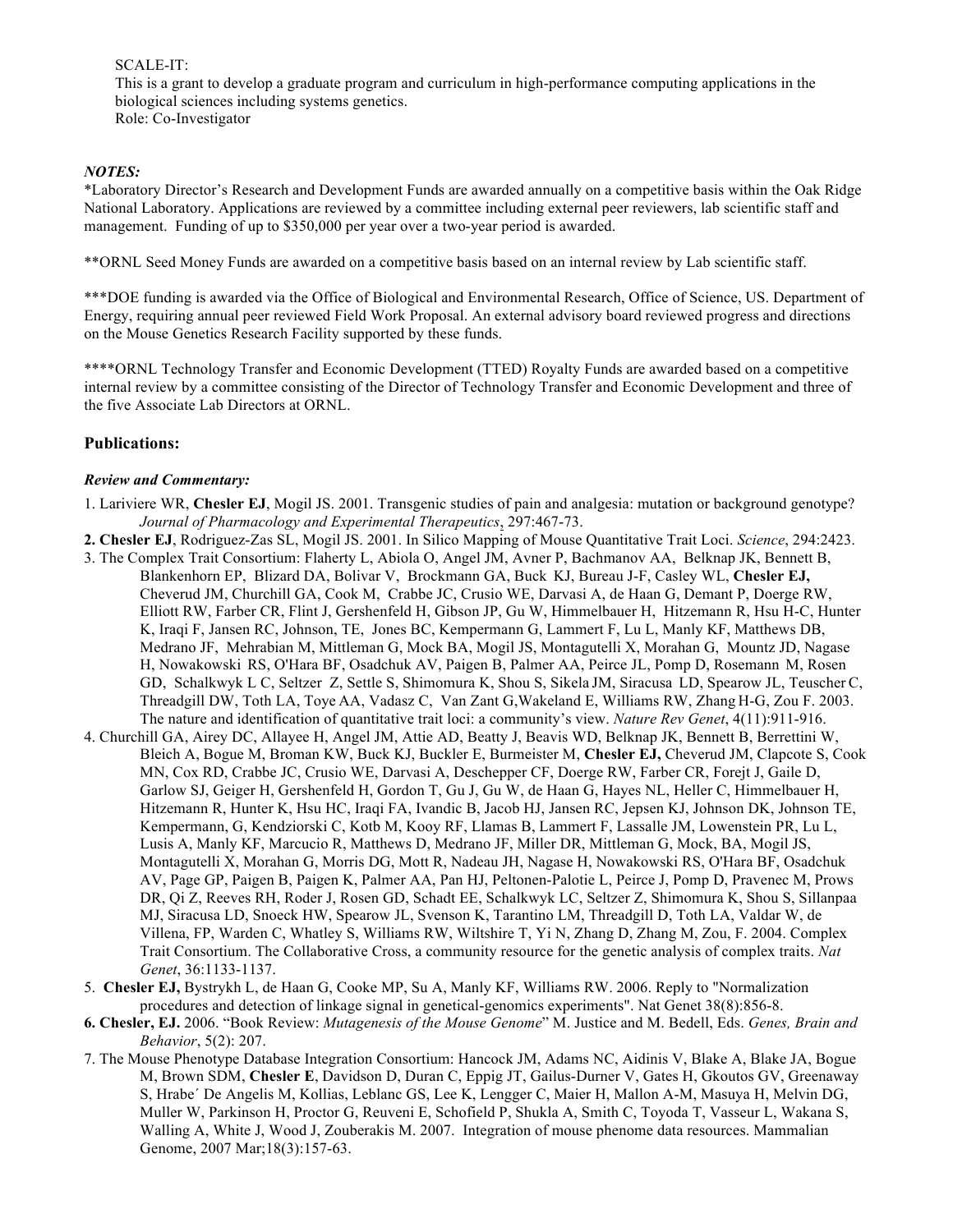**8. Chesler EJ** (2013) Out of the bottleneck: The Diversity Outcross and Collaborative Cross Mouse populations in Behavioral Genetics Research. Invited Review Mammalian Genome Special Issue

#### *Research Papers:*

- **1. Chesler EJ,** Salamone JD. 1996. Effects of acute and repeated clozapine injections oncholinomimetic induced vacuous jaw movements. Pharmacol Biochem Behav 54(3):619-624.
- 2. Mogil JS, **Chesler EJ,** Wilson SG, Juraska JM, Sternberg WF. 2000. Sex differences in thermal nociception and morphine antinociception in rodents depend on genotype. Neurosci Biobehav Rev 24(3):375-389.
- **3. Chesler EJ,** Juraska JM. 2000. Acute administration of estrogen and progesterone impairs the acquisition of the spatial morris water maze in ovariectomized rats. Horm Behav 38(4):234-242.
- 4. Wilson SG, **Chesler EJ,** Hain H, Rankin AJ, Schwarz JZ, Call SB, Murray MR, West EE, Teuscher C, Rodriguez-Zas S, Belknap JK, Mogil JS. 2002. Identification of quantitative trait loci for chemical/inflammatory nociception in mice. Pain 96(3):385-391.
- **5. Chesler EJ,** Wilson SG, Lariviere WR, Rodriguez-Zas SL, Mogil JS. 2002. Influences of laboratory environment on behavior. Nat Neurosci 5(11):1101-1102.
- **6. Chesler EJ,** Wilson SG, Lariviere WR, Rodriguez-Zas SL, Mogil JS. 2002. Identification and ranking of genetic and laboratory environment factors influencing a behavioral trait, thermal nociception, via computational analysis of a large data archive. Neurosci Biobehav Rev 26(8):907-923.
- 7. Wilson SG, Smith SB, **Chesler EJ,** Melton KA, Haas JJ, Mitton B, Strasburg K, Hubert L, Rodriguez-Zas SL, Mogil JS. 2003. The heritability of antinociception: common pharmacogenetic mediation of five neurochemically distinct analgesics. J Pharmacol Exp Ther 304(2):547-559.
- 8. Wilson SG, Bryant CD, Lariviere WR, Olsen MS, Giles BE, **Chesler EJ,** Mogil JS. 2003. The heritability of antinociception II: pharmacogenetic mediation of three over-the-counter analgesics in mice. J Pharmacol Exp Ther 305(2):755-764.
- 9. Mogil JS, Wilson SG, **Chesler EJ**, Rankin AL, Nemmani KV, Lariviere WR, Groce MK, Wallace MR, Kaplan L, Staud R, Ness TJ, Glover TL, Stankova M, Mayorov A, Hruby VJ, Grisel JE, Fillingim RB. 2003. The melanocortin-1 receptor gene mediates female-specific mechanisms of analgesia in mice and humans. Proc Natl Acad Sci USA 100(8):4867-4872. PMC153647
- 10. Peirce JL, **Chesler EJ**, Williams RW, Lu L. 2003. Genetic architecture of the mouse hippocampus: identification of gene loci with selective regional effects. Genes Brain Behav 2(4):238-252.
- **11. Chesler EJ**, Wang J, Lu L, Qu Y, Manly KF, Williams RW. 2003. Genetic correlates of gene expression in recombinant inbred strains: a relational model system to explore neurobehavioral phenotypes. Neuroinformatics 1(4):343-357.
- **12. Chesler EJ**, Ritchie J, Kokayeff A, Lariviere WR, Wilson SG, Mogil JS. 2003. Genotype-dependence of gabapentin and pregabalin sensitivity: the pharmacogenetic mediation of analgesia is specific to the type of pain being inhibited. Pain 106(3):325-335.
- 13. Sternberg WF, **Chesler EJ,** Wilson SG, Mogil JS. 2004. Acute progesterone can recruit sex-specific neurochemical mechanisms mediating swim stress-induced and kappa-opioid analgesia in mice. Horm Behav 46(4):467-473.
- 14. Kest B, Palmese CA, Juni A, **Chesler EJ**, Mogil JS. 2004. Mapping of a quantitative trait locus for morphine withdrawal severity. Mamm Genome 15(8):610-617.
- **15. Chesler EJ**, Lu L, Wang J, Williams RW, Manly KF. 2004. WebQTL: rapid exploratory analysis of gene xpression and genetic networks for brain and behavior. Nat Neurosci 7(5):485-486.
- 16. Mhyre TR, **Chesler EJ**, Thiruchelvam M, Lungu C, Cory-Slechta DA, Fry JD, Richfield EK. 2005. Heritability, correlations and in silico mapping of locomotor behavior and neurochemistry in inbred strains of mice. Genes Brain Behav 4(4):209-228.
- 17. Baldwin NE, **Chesler EJ**, Kirov S, Langston MA, Snoddy JR, Williams RW, Zhang B. 2005. Computational, integrative, and comparative methods for the elucidation of genetic coexpression networks. J Biomed Biotechnol (2)172-180. PMC1184052
- 18. Jablonski MM, Lu L, Wang X, **Chesler EJ**, Carps E, Qi S, Gu J, Williams RW. 2004. The ldis1 lens mutation in RIIIS/J mice maps to chromosome 8 near cadherin 1. Mol Vis 10:577-587.
- 19. Scott RE, White-Grindley E, Ruley HE, **Chesler EJ**, Williams RW. 2005. P2P-R expression is genetically coregulated with components of the translation machinery and with PUM2, a translational repressor that associates with the P2P-R mRNA. J Cell Physiol 204(1):99-105.
- 20. Bystrykh L, Weersing E, Dontje B, Sutton S, Pletcher MT, Wiltshire T, Su AI, Vellenga E, Wang J, Manly KF, Lu L, **Chesler EJ**, Alberts R, Jansen RC, Williams RW, Cooke MP, de Haan G. 2005. Uncovering regulatory pathways that affect hematopoietic stem cell function using 'genetical genomics'. Nat Genet 37(3):225-232.
- **21. Chesler EJ**, Lu L, Shou S, Qu Y, Gu J, Wang J, Hsu HC, Mountz JD, Baldwin NE, Langston MA, Threadgill DW, Manly KF, Williams RW. 2005. Complex trait analysis of gene expression uncovers polygenic and pleiotropic networks that modulate nervous system function. Nat Genet 37(3):233-242.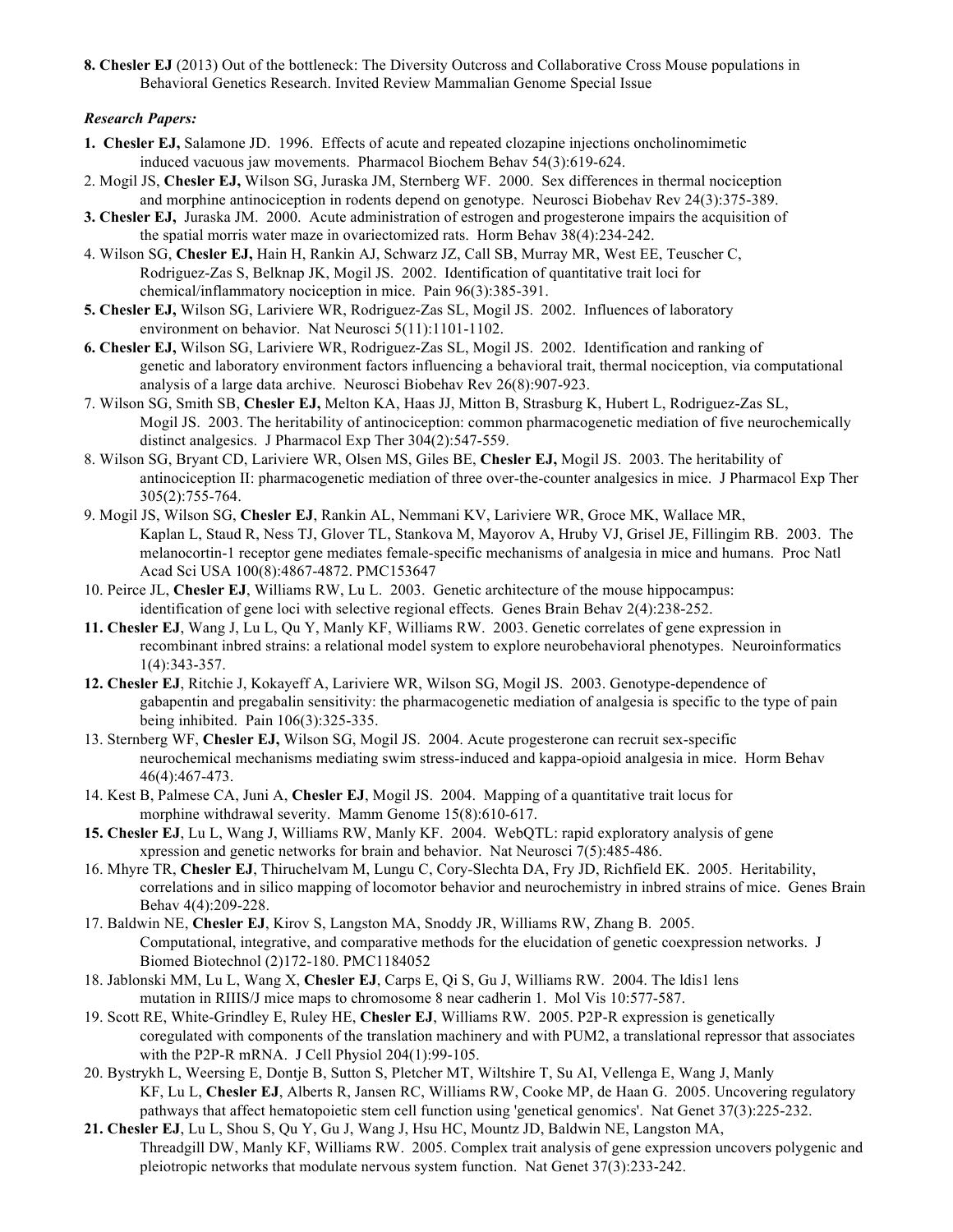- 22. Carlborg O, De Koning DJ, Manly KF, **Chesler E**, Williams RW, Haley CS. 2005. Methodological aspects of the genetic dissection of gene expression. Bioinformatics 21(10):2383-2393.
- 23. Lariviere WR, **Chesler EJ**, Li Z, Shang GW, Chen YN, Yu YQ, Lu ZM, Chang Y, Luo C, Li KC, Chen J. 2005. Correlations between edema and the immediate and prolonged painful consequences of inflammation: therapeutic implications? Acta Physiologica Sinica 57(3):278-288.
- 24. Li H, Lu L, Manly KF, **Chesler EJ**, Bao L, Wang J, Zhou M, Williams RW, Cui Y. 2005. Inferring gene transcriptional modulatory relations: a genetical genomics approach. Hum Mol Genet 14(9):1119-1125.
- 25. Welton AR, **Chesler EJ**, Sturkie C, Jackson AU, Hirsch GN, Spindler KR. 2005. Identification of quantitative trait loci for susceptibility to mouse adenovirus type 1. J Virol 79(17):11517-11522. PMC1193630
- 26. Bennett B, Carosone-Link PJ, Lu L, **Chesler EJ**, Johnson TE. 2005. Genetics of body weight in the LXS recombinant inbred mouse strains. Mamm Genome 16(10):764-774.
- 27. Johnson DK, Rinchik EM, Moustaid-Moussa N, Miller DR, Williams RW, Michaud EJ, Jablonski MM, Elberger A, Hamre K, Smeyne R, **Chesler EJ**, Goldowitz D. 2005. Phenotype screening for genetically determined age-onset disorders and increased longevity in ENU-mutagenized mice. Age 27:75-90.
- 28. Mogil JS, Miermeister F, Seifert F, Strasburg K, Zimmermann K, Reinold H, Austin JS, Bernardini N, **Chesler EJ**, Hofmann HA, Hordo C, Messlinger K, Nemmani KV, Rankin AL, Ritchie J, Siegling A, Smith SB, Sotocinal S, Vater A, Lehto SG, Klussmann S, Quirion R, Michaelis M, Devor M, Reeh PW. 2005. Variable sensitivity to noxious heat is mediated by differential expression of the CGRP gene. Proc Natl Acad Sci USA 102(36):12938-12943. PMC1200271
- 29. Matthews DB, Bhave SV, Belknap JK, Brittingham C, **Chesler EJ**, Hitzemann RJ, Hoffmann PL, Lu L, McWeeney S, Miles MF, Tabakoff B, Williams RW. 2005. Complex genetics of interactions of alcohol and CNS function and behavior. Alcohol Clin Exp Res 29(9):1706-1719.
- 30. Vázquez-Chona FR, Khan AN, Chan CK, Moore AN, Dash PK, Hernandez MR, Lu L, **Chesler EJ**, Manly KF, Williams RW, Geisert EE Jr. 2005. Genetic networks controlling retinal injury. Mol Vis 11:958-970.
- 31. Kempermann G, **Chesler EJ**, Lu L, Williams RW, Gage FH. 2006. Natural variation and genetic covariance in adult hippocampal neurogenesis. Proc Natl Acad Sci USA 103(3):780-785. PMC1325968
- 32. Li H, Chen H, Bao L, Manly KF, **Chesler EJ**, Lu L, Wang J, Zhou M, Williams RW, Cui Y. 2006. Integrative genetic analysis of transcription modules: towards filling the gap between genetic loci and inherited traits. Hum Mol Genet 15(3):481-492.
- 33. Goldowitz D, Matthews DB, Hamre KM, Mittleman G, **Chesler EJ**, Becker HC, Lopez MF, Jones SR, Mathews TA, Miles MF, Kerns R, Grant KA. 2006. Progress in using mouse inbred strains, consomics, and mutants to identify genes related to stress, anxiety, and alcohol phenotypes. Alcohol Clin Exp Res 30(6):1066-1078.
- 34. Voy BH, Scharff JA, Perkins AD, Saxton AM, Borate B, **Chesler EJ**, Branstetter LK, Langston MA. 2006. Extracting gene networks for low-dose radiation using graph theoretical algorithms. PLos Comput Biol 2(7):e89. PMC1513268
- 35. Gatti D, Maki A, **Chesler EJ**, Kirova R, Kosyk O, Lu L, Manly KF, Williams RW, Perkins A, Langston MA, Threadgill DW, Rusyn I. 2007. Genome-level analysis of genetic regulation of liver gene expression networks. Hepatology 46(2):548-557.
- 36. Cook MN, Dunning JP, Wiley RG, **Chesler EJ**, Johnson DK, Miller DR, Goldowitz D. 2007. Neurobehavioral mutants identified in an ENU-mutagenesis project. Mamm Genome 18(8):559-572.
- 37. Rosen GD, **Chesler EJ**, Manly KF, Williams RW. 2007. An informatics approach to systems neurogenetics. Methods Mol Biol 401:287-303.
- **38.** New J, Kendall W, Huang J, **Chesler EJ**. 2008. Dynamic visualization of coexpression in systems genetics data. IEEE Trans Vis Comput Graph 14(5):1081-1094.
- 39. Peirce JL, Broman KW, Lu L, **Chesler EJ**, Zhou G, Airey DC, Birmingham AE, Williams RW. 2008. Genome Reshuffling for Advanced Intercross Permutation (GRAIP): simulation and permutation for advanced intercross population analysis. PLoS One 3(4):e1977. PMC2295257
- 40. Matthews DB, **Chesler EJ**, Cook MN, Cockroft J, Philip VM, Goldowitz D. 2008. Genetic mapping of vocalization to a series of increasing acute footshocks using B6.A consomic and B6.D2 congenic mouse strains. Behav Genet 38(4):417-423. PMC2504763
- **41. Chesler EJ**, Miller DR, Branstetter LR, Galloway LD, Jackson BL, Philip VM, Voy BH, Culiat CT, Threadgill DW, Williams RW, Churchill GA, Johnson DK, Manly KF. 2008. The Collaborative Cross at Oak Ridge National Laboratory: developing a powerful resource for systems genetics. Mamm Genome 19(6):382-389. PMC2745091
- **42.** Baker EJ, Jay JJ, Philip VM, Zhang Y, Li Z, Kirova R, Langston MA, **Chesler EJ**. 2009. Ontological discovery environment: a system for integrating gene-phenotype associations. Genomics 94(6):377-387. PMC2783409
- 43. Borate BR, **Chesler EJ**, Langston MA, Saxton AM, Voy BH. 2009. Comparison of threshold selection methods for microarray gene co-expression matrices. BMC Res Notes 2:240. PMC2794870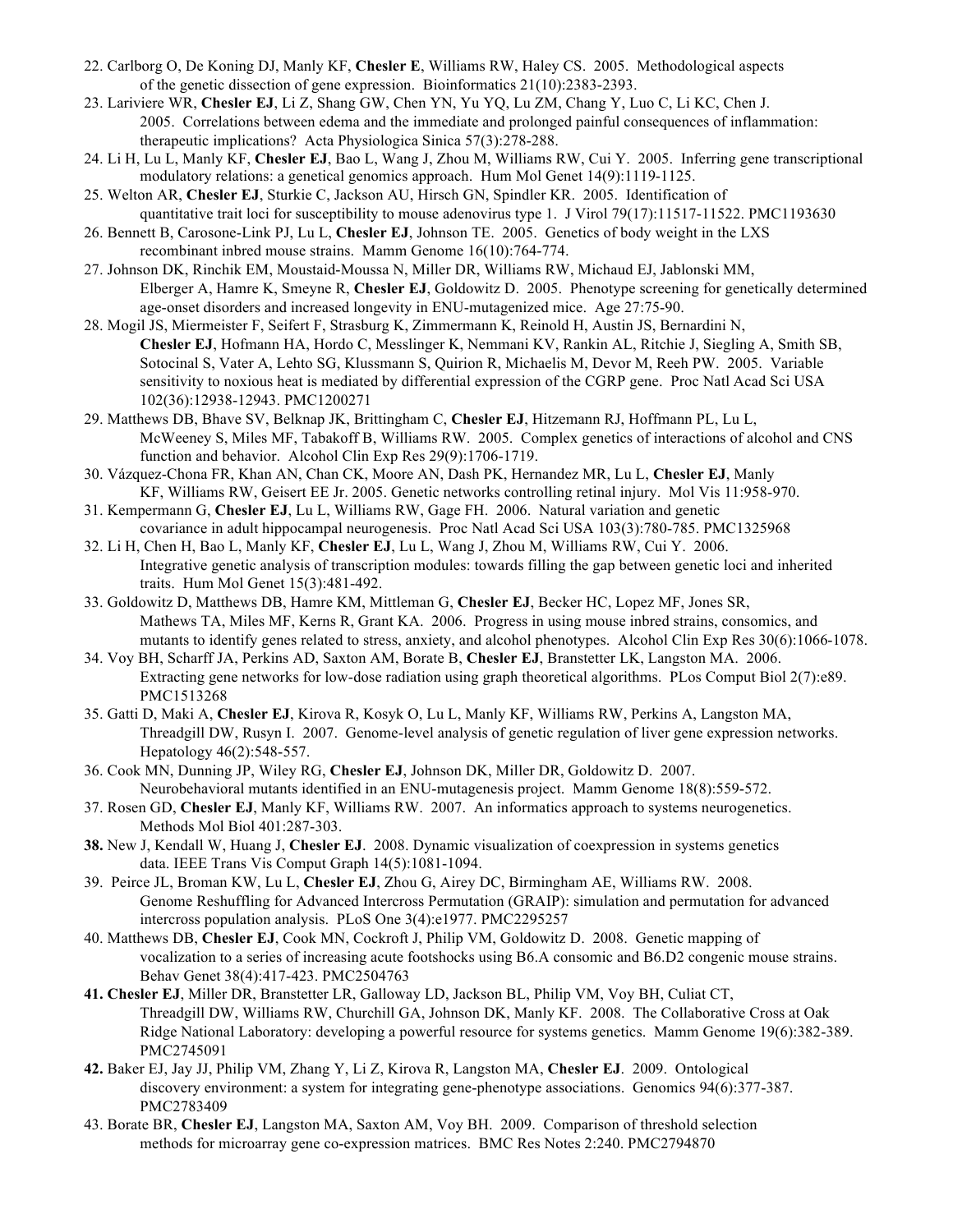- 44. Carneiro AM, Airey DC, Thompson B, Zhu CB, Lu L, **Chesler EJ**, Erikson KM, Blakely RD. 2009. Functional coding variation in recombinant inbred mouse lines reveals multiple serotonin transporter associated phenotypes. Proc Natl Acad Sci USA 106(6):2047-2052. PMC2632716
- 45. Saccone SF, Bierut LJ, **Chesler EJ**, Kalivas PW, Lerman C, Saccone NL, Uhl GR, Li CY, Philip VM, Edenberg HJ, Sherry ST, Feolo M, Moyzis RK, Rutter JL. 2009. Supplementing high-density SNP microarrays for additional coverage of disease-related genes: addiction as a paradigm. PLos One 4(4):e5225. PMC2668711
- 45. Song MJ, Lewis CK, Lance ER, **Chesler EJ**, Yordanova RK, Langston MA, Lodowski KH, Bergeson SE. 2009. Reconstructing generalized logical networks of transcriptional regulation in mouse brain from temporal gene expression data. EURASIP J Bioinform Syst Biol epub:545176. PMC2656965
- **47. Chesler EJ**, Baker EJ. 2010. The importance of open-source integrative genomics to drug discovery. Curr Opin Drug Discov Devel 13(3):310-316.
- 48. Gatti DM, Zhao N, **Chesler EJ**, Bradford BU, Shabalin AA, Yordanova R, Lu L, Rusyn I. 2010. Sex specific Gene Expression in BXD Mouse Liver. Physiol Genomics Aug;42(3):456-468. PMC2929887
- 49. Lynch RM, Naswa S, Rogers GL Jr, Kania SA, Das S, **Chesler EJ**, Saxton AM, Langston MA, Voy BH. 2010. Identifying genetic loci and spleen gene coexpression networks underlying immunophenotypes in BXD recombinant inbred mice. Physiol Genomics 41:244-253.
- **50.** Philip VM, Duvvuru S, Gomero B, Ansah TA, Blaha CD, Cook MN, Hamre KM, Lariviere WR, Matthews DB, Mittleman G, Goldowitz D, **Chesler EJ**. 2010. High-throughput behavioral phenotyping in the expanded panel of BXD recombinant inbred strains. Genes Brain Behav 9(2):129-159. PMC2855868
- **51.** Spindler KR, Welton AR, Lim ES, Duvvuru S, Althaus IW, Imperiale JE, Daoud AI, **Chesler EJ**. 2010. The major locus for mouse adenovirus susceptibility maps to genes of the hematopoietic cell surface expressed Ly6 family. J Immunol 184(6):3055-3062. PMC2832721
- 52. Nair HK, Hain H, Quock RM, Philip VM, **Chesler EJ**, Belknap JK, Lariviere WR. Genomic loci and candidate genes underlying inflammatory nociception. Pain 152(3):599-606. PMC3039031
- 53. Dickson P, Rogers T, Lester D, Miller M, Matta S, **Chesler EJ**, Goldowitz D, Blaha C, Mittleman G. Genotype dependent effects of adolescent nicotine exposure on dopamine functional dynamics in the nucleus accumbens shell in male and female mice: A potential mechanism underlying the gateway effect of nicotine. Psychopharmacology 215(4):631-642.
- 54. Aylor DL, Valdar W, Foulds-MathesW, Buus RJ, Verdugo RA, Baric RS, Ferris MT, Frelinger JA, Heise M, Frieman MB, Gralinski LE, Bell TA, Didion JD, Hua K, Nehrenberg DL, Powell CL, Steigerwalt J, Yuying Xie1, Kelada SNP, Collins F, Yang IV , Schwartz DA, Branstetter LA, **Chesler EJ,** Miller DR, Spence J, Eric Yi Liu9, McMillan L, Sarkar A, Wang J, Wang W, Zhang Q, Broman KW, Korstanje R, Durrant C, Mott R, Iraqi1 FA, Pomp D, Threadgill D, Pardo-Manuel de Villena F, and Churchill GA. 2011. Genetic Analysis of Complex Traits in the Emerging Collaborative Cross. Genome Research 21(8):1213-1222. PMC3149489
- 55. Gelinas R, **Chesler EJ**, Vasconcelos D, Miller DR, Yuan Y, Wang K, Galas D. 2011. A genetic approach to the prediction of drug side effects: bleomycin induces concordant phenotypes in mice of the collaborative cross. Pharm Person Med 4:35-45.
- 56. Mathes WF, Aylor DL, Miller DR, Churchill GA, **Chesler EJ,** Pardo Manuel de Villena F, Threadgill DW, Pomp D. 2011. Architecture of energy balance traits in emerging lines of the Collaborative Cross. Am J Physiol Endocrinol Metab 300(6):E1124-1134. PMC3118585
- 57. Meehan TF, Carr CJ, Jay JJ, Bult CJ, **Chesler EJ,** Blake JA. 2011. Autism candidate genes via mouse phenomics. J Biomed Inform 44 Suppl 1:S5-11. PMC3263820
- **58.** Philip VM, Sokoloff G, Ackert-Bicknell CL, Striz M, Branstetter L, Beckmann MA, Spence JS, Jackson BL, Galloway LD, Barker P, Wymore AM, Hunsicker PR, Durtschi DC, Shaw GS, Shinpock S, Manly KF, Miller DR, Donohue KD, Culiat CT, Churchill GA, Lariviere WR, Palmer AA, O'Hara BF, Voy BH, **Chesler EJ.** 2011. Genetic analysis in the Collaborative Cross breeding population. Genome Res 21(8):1223-1238. PMC314949059.
- 59. Baker EJ, Jay JJ, Bubier JA, Langston MA, **Chesler EJ.** 2011.GeneWeaver: a web-based system for integrative functional genomics. Nucleic Acids Res. 2012 Jan;40(Database issue):D1067-76. Epub 2011 Nov 12. PMC3245070
- **60. Chesler EJ,** Plitt A, Fisher D, Hurd B, Lederle L, Bubier JA, Kiselycznk C, Holmes A. 2012. Quantitative trait loci for sensitivity to ethanol intoxication in a C57BL/6J x 129S1/SvImJ inbred mouse cross. Mamm Genome Feb 28.
- 61. Svenson KL, Gatti DM, Valdar W, Welsh CE, Cheng R, **Chesler EJ,** Palmer AA, McMillan L, Churchill GA. 2012. High-resolution genetic mapping using the mouse diversity outbred population. Genetics 190(2):437-447. PMC3276626
- 62. Collaborative Cross Consortium. 2012. The genome architecture of the collaborative cross mouse genetic reference population. Genetics 190(2):389-401. PMC3276630
- 63. Kelada SN, Aylor DL, Peck BCE, Ryan JF, Tavarez U, Buus RJ, Miller DR, **Chesler EJ,** Threadgill DW, Churchill GA, Pardo-Manuel de Villena F, Collins FS. 2012. Genetic analysis of hematological parameters in incipient lines of the Collaborative Cross. G3 (Bethesda) 2(2):157-165. PMC3284323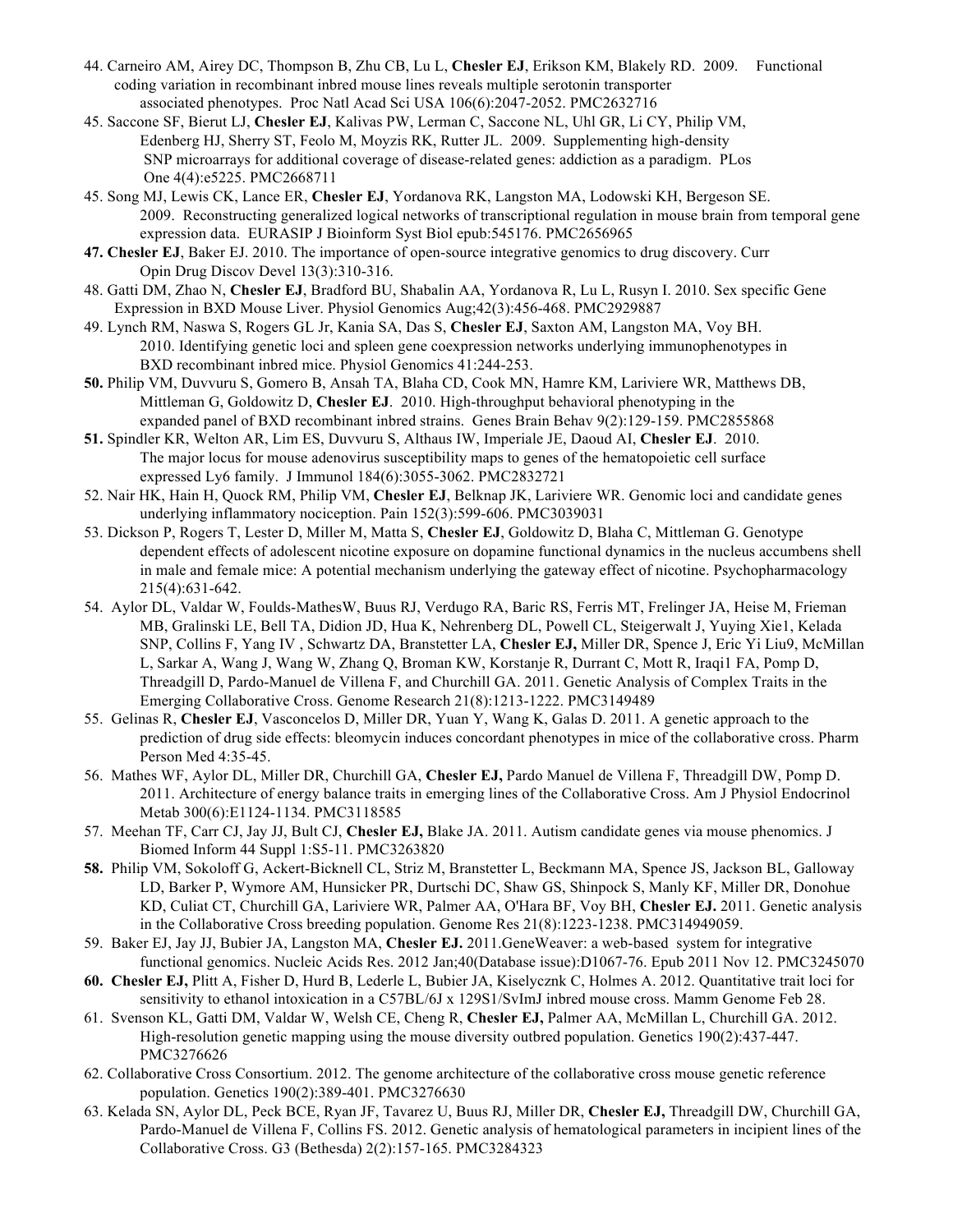- **64.** Bubier JJ, **Chesler EJ.** 2012. Accelerating discovery for complex neurological and behavioral disorders through systems genetics and integrative genomics in the laboratory mouse. Neurotherapeutics 9(2):338-348. PMC3325414
- 65. Dubose, CS, **Chesler EJ**, Goldowitz D, Hamre K. 2013. Use of the Expanded Panel of BXD Mice Narrow QTL Regions in Ethanol-Induced Locomotor Activation and Motor Incoordination. Alcohol Clin Exp Res, 37(1):170-83
- 66. Campbell JH, Foster CM, Vishnivetskaya T, Campbell AG, Yang ZK, Wymore A, Palumbo AV, **Chesler EJ**, Podar M. Host genetic and environmental effects on mouse intestinal microbiota. ISME J. 2012 Nov;6(11):2033-44.
- 67. Jay JJ, Eblen JD, Zhang Y, Benson M, Perkins AD, Saxton AM, Voy BH, **Chesler EJ**, Langston MA. A systematic comparison of genome-scale clustering algorithms. BMC Bioinformatics. 2012 Jun 25;13 Suppl 10:S7.
- 68. Ha TJ, Swanson DJ, Kirova R, Yeung J, Choi K, Tong Y, **Chesler EJ**, Goldowitz D. Genome-wide microarray comparison reveals downstream genes of Pax6 in the developing mouse cerebellum. Eur J Neurosci. 2012 Oct;36(7):2888-98.
- 69.Thaisz J, Tsaih SW, Feng M, Philip VM, Zhang Y, Yanas L, Sheehan S, Xu L,Miller DR, Paigen B, **Chesler EJ**, Churchill GA, Dipetrillo K. Genetic analysis of albuminuria in collaborative cross and multiple mouse intercross populations. Am J Physiol Renal Physiol. 2012 Oct;303(7):F972-81.
- 70. Parsons MJ, Grimm C, Paya-Cano JL, Fernandes C, Liu L, Philip VM, **Chesler EJ,** Nietfeld W, Lehrach H, Schalkwyk LC. Genetic variation in hippocampal microRNA expression differences in C57BL/6 J X DBA/2 J (BXD) recombinant inbred mouse strains. BMC Genomics. 2012 Sep 13;13:47671.
- **71.** Logan RW, Robledo RF, Recla JM, Philip VM, Bubier JA, Jay JJ, Harwood C, Wilcox T, Gatti DM, Bult CJ, Churchill GA, **Chesler EJ**. High-precision genetic mapping of behavioral traits in the diversity outbred mouse population. Genes Brain Behav. 2013 Feb 21.
- 72. DuBose CS, **Chesler EJ**, Goldowitz D, Hamre KM. 2013. Use of the expanded panel of BXD mice narrow QTL regions in ethanol-induced locomotor activation and motor incoordination. Alcohol Clin Exp Res 37(1):170-83.
- 73. **Chesler EJ**. 2013. Out of the bottleneck: the Diversity Outcross and Collaborative Cross mouse populations in behavioral genetics research. Mamm Genome.
- 74. Baker E, Culpepper C, Philips C, Bubier JA, Langston M, **Chesler EJ**. 2014. Identifying common components across biological network graphs using a bipartite data model. BMC Proc. 2014 Oct 13;8(Suppl 6 Proceedings of the Great Lakes Bioinformatics Confer):S4. doi: 10.1186/1753-6561-8-S6-S4. PMCID: PMC4202189
- 75. Bubier, JA, Jay J, Baker CL, Bergeson SE, Ohno H, Metten P, Crabbe JC, **Chesler EJ**. 2014. Identification of a QTL in Mus musculus for alcohol preference, withdrawal and Ap3m2 expression using integrative functional genomics and precision genetics. Genetics. PMCID: PMC4125407
- 76. **Chesler EJ**. 2014. Out of the bottleneck: the Diversity Outcross and Collaborative Cross mouse populations in behavioral genetics research. Mamm Genome. 2014 Feb;25(1-2):3-11. Epub 2013 Nov 23. PMCID: PMC3916706
- 77. Dickson PE, Ndukum J, Wilcox T, Clark J, Roy B, Zhang L, Li Y, Lin DT, **Chesler EJ**. 2014. Association of noveltyrelated behaviors and intravenous cocaine self-administration in Diversity Outbred mice. Psychopharmacology (Berl).
- 78. Gatti DM, Svenson KL, Shabalin A, Wu L, Valdar W, Simecek P, Goodwin N, Cheng R, Pomp D, Palmer A, **Chesler EJ**, Broman KW, Churchill GA. 2014. Quantitative trait locus mapping methods for Diversity Outbred mice. Genetics. PMCID: In Press
- 79. Jay JJ, **Chesler EJ**. 2014. Performing integrative functional genomics analysis in GeneWeaver.org. Methods Mol Biol. 2014;1101:13-29
- 80. Kelada SN, Carpenter DE, Aylor DL, Chines P, Rutledge H, **Chesler EJ**, Churchill GA, Pardo-Manuel de Villena F, Schwartz DA, Collins FS. 2014. Integrative Genetic Analysis of Allergic Inflammation in the Murine Lung. Am J Respir Cell Mol Biol 51(3):436-45. PMCID: PMC4189492
- 81. Liu EY1, Morgan AP, **Chesler EJ**, Wang W, Churchill GA, Pardo-Manuel de Villena F. 2014. High-Resolution Sex-Specific Linkage Maps of the Mouse Reveal Polarized Distribution of Crossovers in Male Germline. Genetics. 2014 Feb 27. PMCID: PMC4012503
- 82. Kelada SN, Carpenter DE, Aylor DL, Chines P, Rutledge H, **Chesler EJ**, Churchill GA, Pardo-Manuel de Villena F, Schwartz DA, Collins FS. 2014. Integrative Genetic Analysis of Allergic Inflammation in the Murine Lung. Am J Respir Cell Mol Biol 51(3):436-45. PMCID: PMC4189492
- 83. Recla JM, Robledo RF, Gatti DM, Bult CJ, Churchill GA, **Chesler EJ**. 2014. Precise genetic mapping and integrative bioinformatics in Diversity Outbred mice reveals Hydin as a novel pain gene. Mamm Genome. 2014 Jun;25(5-6):211- 22. doi: 10.1007/s00335-014-9508-0. Epub 2014 Apr 5. PMCID: PMC4032469
- 84. Rutledge H, Aylor DL, Carpenter DE, Peck BC, Chines P, Ostrowski LE, **Chesler EJ**, Churchill GA, Pardo-Manuel de Villena F, Kelada SN. 2014. Genetic Regulation of Zfp30, CXCL1, and Neutrophilic Inflammation in Murine Lung. Genetics 198(2):735-45. PMCID: PMC4196624
- 85. Zhang Y, Phillips CA, Rogers GL, Baker EJ, **Chesler EJ**, Langston MA. 2014. On finding bicliques in bipartite graphs: a novel algorithm and its application to the integration of diverse biological data types. BMC Bioinformatics. 2014 Apr 15;15(1):110. PMCID: PMC4038116

## *Refereed Computer Science Conference Papers:*